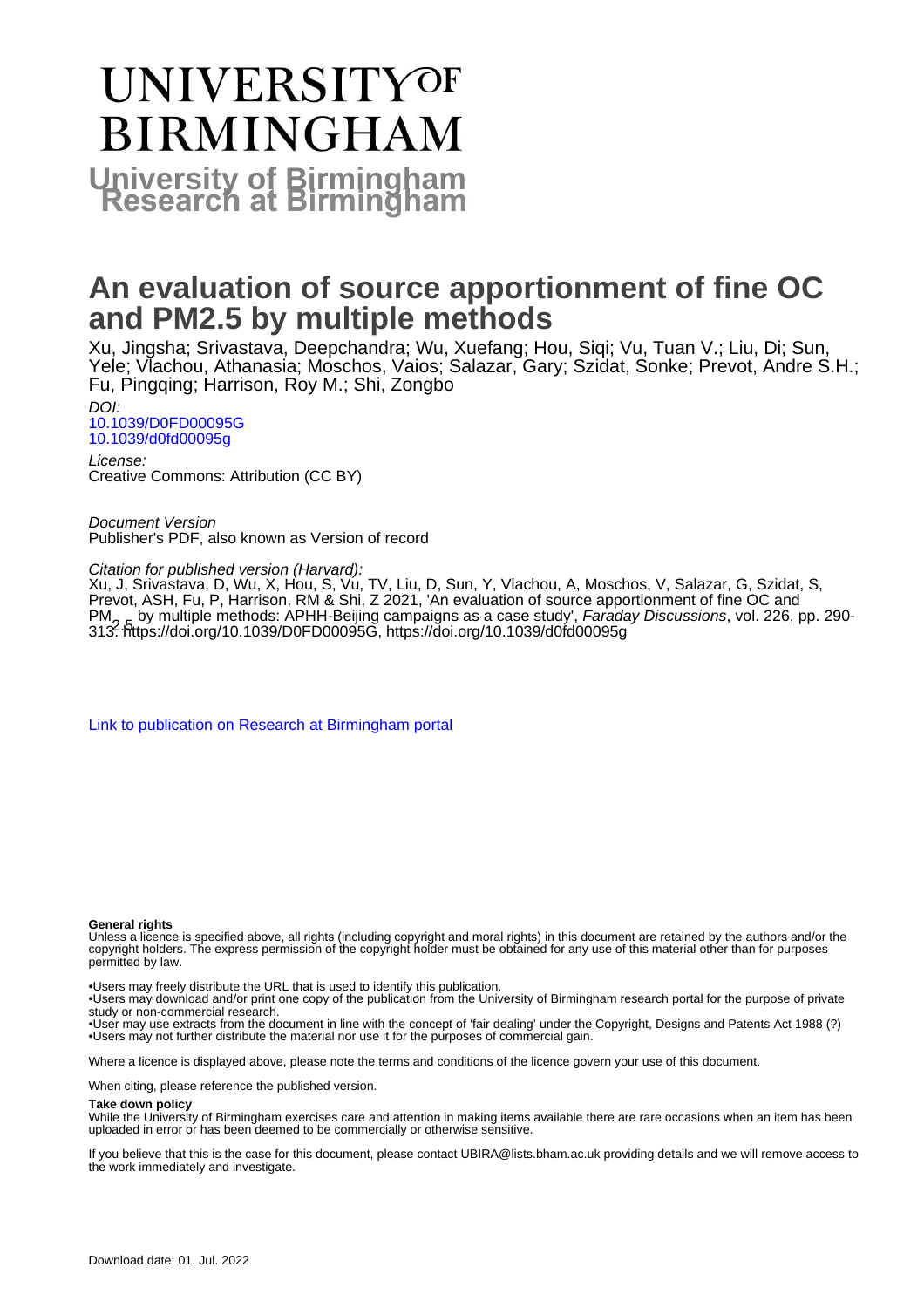# Faraday Discussions

Cite this: Faraday Discuss., 2021, 226, 290

# PAPER



# An evaluation of source apportionment of fine OC and  $PM<sub>2.5</sub>$  by multiple methods: APHH-Beijing campaigns as a case study†

Jingsha Xu[,](http://orcid.org/0000-0002-2684-5226) <sup>ip a</sup> Deepchandra Srivastava,<sup>a</sup> Xuefang Wu, <sup>ab</sup> Sigi Hou, <sup>ac</sup> Tuan V. Vu, <sup>† a</sup> [Di](http://orcid.org/0000-0002-6251-4117) [L](http://orcid.org/0000-0002-6251-4117)iu[,](http://orcid.org/0000-0003-2354-0221) <sup>ad</sup> Yele Sun, D<sup>d</sup> Athanasia Vlachou,<sup>e</sup> Vaios Mosc[hos](http://orcid.org/0000-0001-6249-2280),  $\mathbf{P}^{\text{e}}$  Gary Salazar,<sup>f</sup> Sönke Szidat,<sup>f</sup> André [S.](http://orcid.org/0000-0002-7157-543X) [H](http://orcid.org/0000-0002-7157-543X). Prévôt,<sup>e</sup> Pingging Fu,  $\mathbf{D}^{dg}$  Roy M. Harrison  $\mathbf{D} \delta^{*a}$  and Zongbo Shi  $\mathbf{D}^{*a}$ 

Received 17th July 2020, Accepted 3rd August 2020 DOI: 10.1039/d0fd00095g

This study aims to critically evaluate the source apportionment of fine particles by multiple receptor modelling approaches, including carbon mass balance modelling of filter-based radiocarbon (<sup>14</sup>C) data, Chemical Mass Balance (CMB) and Positive Matrix Factorization (PMF) analysis on filter-based chemical speciation data, and PMF analysis on Aerosol Mass Spectrometer (AMS-PMF) or Aerosol Chemical Speciation Monitor (ACSM-PMF) data. These data were collected as part of the APHH-Beijing (Atmospheric Pollution and Human Health in a Chinese Megacity) field observation campaigns from 10<sup>th</sup> November to 12<sup>th</sup> December in winter 2016 and from 22<sup>nd</sup> May to 24<sup>th</sup> June in summer 2017. <sup>14</sup>C analysis revealed the predominant contribution of fossil fuel combustion to carbonaceous aerosols in winter compared with non-fossil fuel sources, which is supported by the results from other methods. An extended Gelencsér (EG) method incorporating <sup>14</sup>C data, as well as the CMB and AMS/ACSM-PMF methods, generated a consistent source apportionment for fossil fuel related primary organic carbon. Coal combustion, traffic and biomass burning POC were comparable for CMB and AMS/ **PAPER**<br> **Solution of source apportionment**<br> **Solution Simple Methods:**<br> **Solution Simple Methods:**<br> **Solution Simple Methods:**<br>
<br> **Solution N. Vu.<sup>42</sup> Digiting Campaigns as a case study<br>
Jingsha Xu,<sup>0</sup><sup>3</sup> Deepchandra Sri** 

a School of Geography, Earth and Environmental Sciences, University of Birmingham, Birmingham, B15 2TT, UK. E-mail: Z.Shi@bham.ac.uk; r.m.harrison@bham.ac.uk

b School of Geology and Mineral Resources, China University of Geosciences, Xueyuan Road 29, 100083, Beijing, China

c State Key Laboratory for Structural Chemistry of Unstable and Stable Species, Beijing National Laboratory for Molecular Sciences (BNLMS), Institute of Chemistry, Chinese Academy of Sciences, Beijing, 100190, China

<sup>&</sup>lt;sup>d</sup>Institute of Atmospheric Physics, Chinese Academy of Sciences, Beijing, 100029, China

e Laboratory of Atmospheric Chemistry, Paul Scherrer Institute, Villigen PSI, CH-5232, Switzerland f Department of Chemistry and Biochemistry & Oeschger Centre for Climate Change Research, University of Bern, 3012 Bern, Switzerland

g Institute of Surface-Earth System Science, School of Earth System Science, Tianjin University, Tianjin, China † Electronic supplementary information (ESI) available. See DOI: 10.1039/d0fd00095g

<sup>‡</sup> Now at: School of Public Health, Imperial College London, W2 1PG, UK.

<sup>§</sup> Also at: Department of Environmental Sciences/Center of Excellence in Environmental Studies, King Abdulaziz University, P.O. Box 80203, Jeddah, 21589, Saudi Arabia.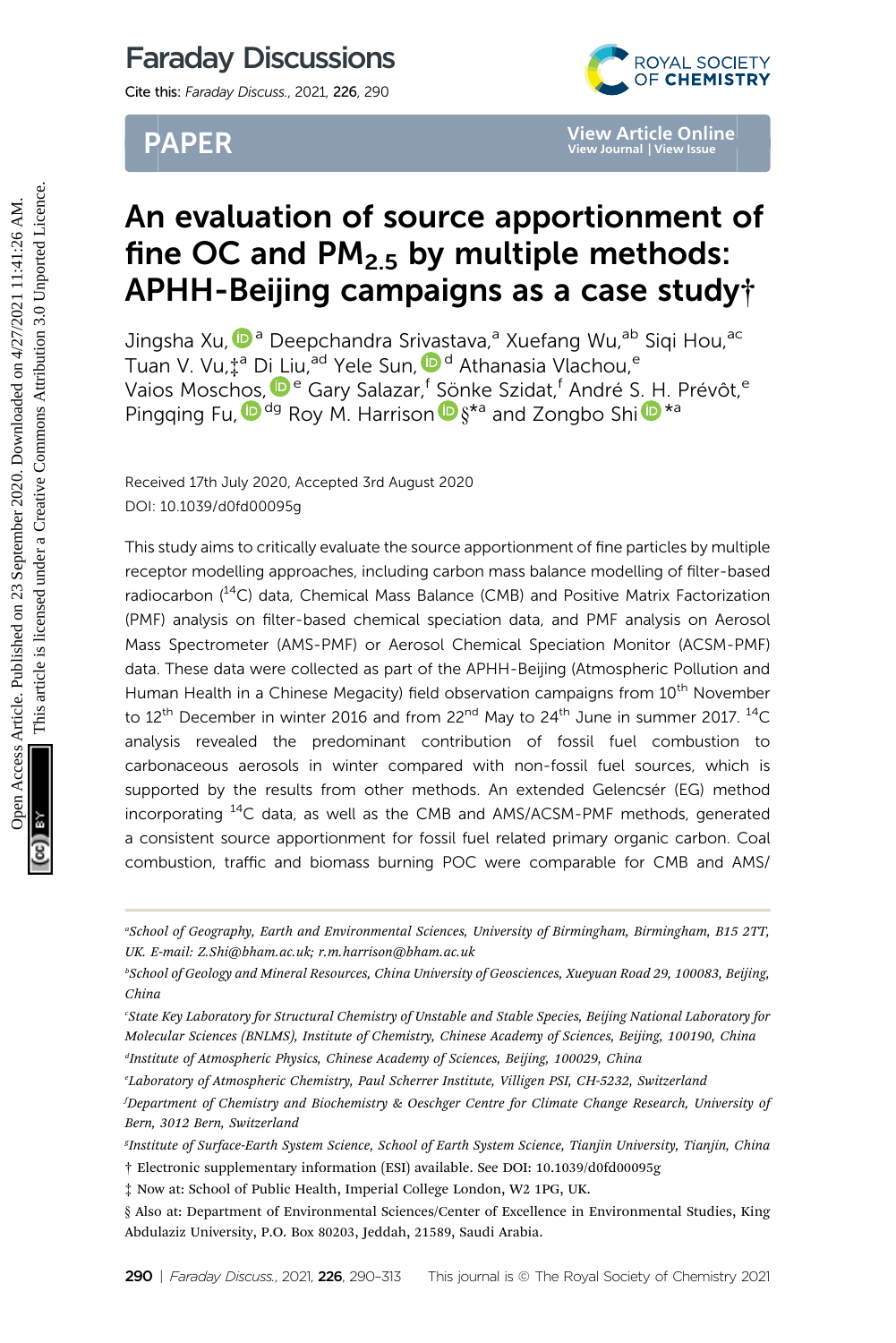# Paper Faraday Discussions

ACSM-PMF. There are uncertainties in the EG method when estimating biomass burning and cooking OC. The POC from cooking estimated by different methods was poorly correlated, suggesting a large uncertainty when differentiating this source type. The PM<sub>2.5</sub> source apportionment results varied between different methods. Through a comparison and correlation analysis of CMB, PMF and AMS/ACSM-PMF, the CMB method appears to give the most complete and representative source apportionment of Beijing aerosols. Based upon the CMB results, fine aerosols in Beijing were mainly secondary inorganic ion formation, secondary organic aerosol formation, primary coal combustion and from biomass burning emissions.

# 1. Introduction

Fine particulate matter ( $PM_{2.5}$ ) has adverse effects on atmospheric visibility and human health, and influences the climate.<sup>1,2</sup> In Beijing,  $PM_{2.5}$  pollution remains a major challenge with its hourly concentration reaching as high as 438  $\mu$ g m<sup>-3</sup> during the APHH-Beijing (Atmospheric Pollution and Human Health in a Chinese Megacity) winter campaign.<sup>3</sup> Source apportionment of  $PM_{2.5}$  provides important information for developing more effective pollution control strategies.

Receptor modelling methods such as Positive Matrix Factorization (PMF), Chemical Mass Balance (CMB) and UNMIX have been widely applied for the source apportionment of PM<sub>2.5</sub>,<sup>4</sup> For the CMB model, aerosol chemical composition data from the sources and the receptor site are needed. It constructs the best-fit linear combination of the chemical compositions of source profiles to match the ambient particle composition.<sup>5</sup> The selection of source profiles requires a good understanding of the likely sources contributing to PM at the sampling site. The CMB model can provide the most reliable results when each source is well characterized with a constant chemical composition. The inherent uncertainties in using this model derive mainly from errors in the measurement of chemical species and the selection of source profiles. If the source profile is unrepresentative or not included, then the source apportionment results are less trustworthy. CMB has been applied in many studies and has been confirmed to be a good tool for apportioning primary sources of carbonaceous aerosols.<sup>6,7</sup> **Paper**<br> **Excelute Commonstrant Commonstrant Commonstrant Commonstrant Commonstrant Commonstrant Commonstrant Commonstrant Commonstrant Commonstrant Commonstrant Commonstrant Commonstrant Commonstrant Commonstrant Commonst** 

> PMF is a receptor model which does not require any prior information about source profiles. It is a bilinear unmixing model which assumes that its dataset matrix comprises a linear combination of factors.<sup>8</sup> The factor profiles should be constant and varied in species concentrations with all values constrained to be positive in the model. The number of factors is not fixed, and the modeler needs to select the optimal number of factors for the best interpretation of the data. This is considered as the least quantitative step in PMF analysis, as it largely depends on subjective judgements and the skills of the user.<sup>9,10</sup> In addition, linear transformations (rotations) of the factors may also complicate the results and increase the uncertainties. Brown et  $al^{11}$  reported methods for estimating the uncertainties in PMF solutions. Another shortcoming of the PMF method is that it requires a large number of samples for analysis, while CMB can be applied to only a few ambient samples, and in theory even a single sample.

> In addition to the application of PMF to datasets from integrated air samples, PMF can also be applied to continuous Aerodyne Aerosol Mass Spectrometer (AMS) or Aerosol Chemical Speciation Monitor (ACSM) datasets (AMS/ACSM-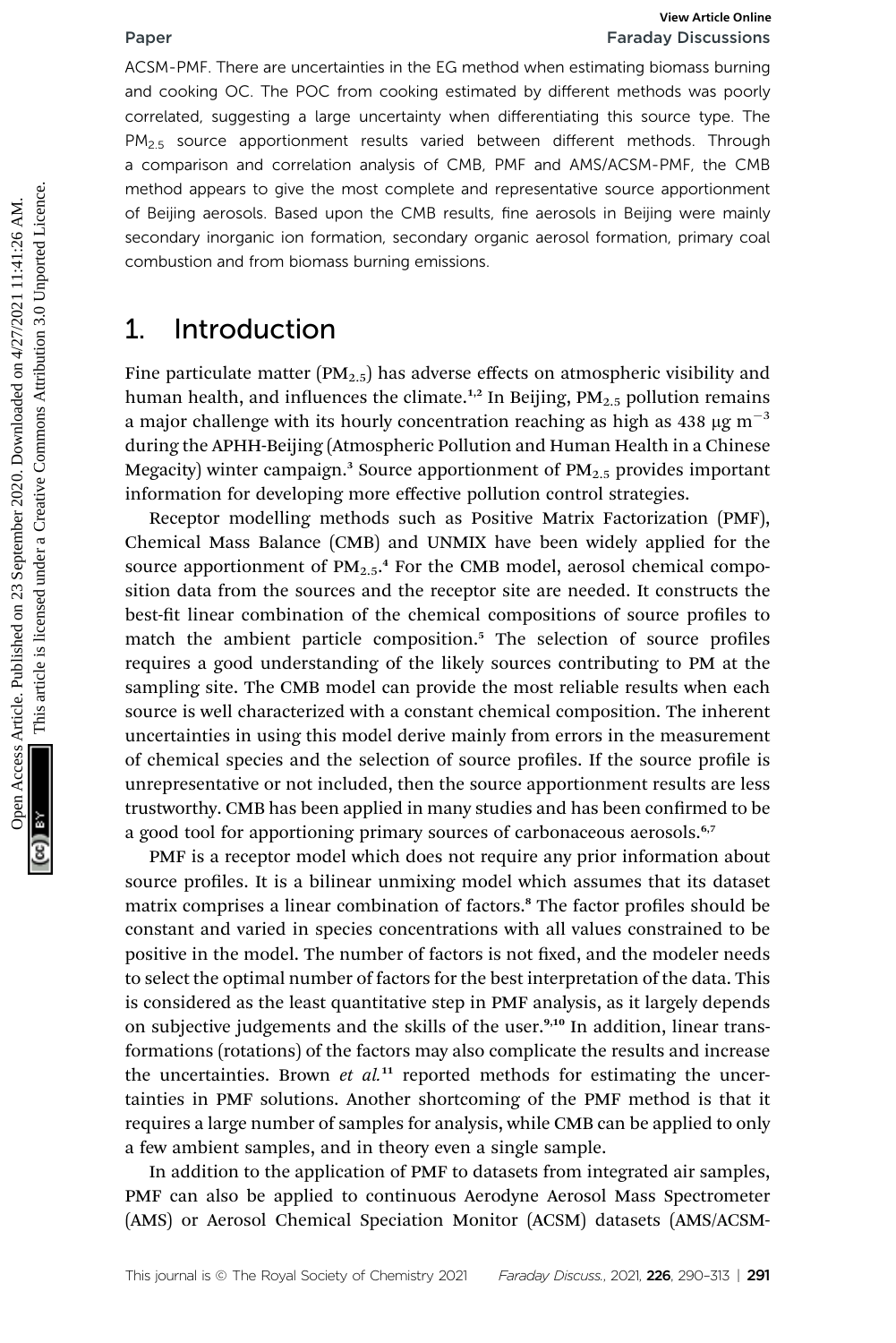PMF). AMS and ACSM are widely applied to characterize the chemical species in submicron non-refractory particles  $(NR-PM_1)$  with high time resolution.<sup>12-14</sup> Unlike some atmospheric datasets which include OC/EC, metals and inorganic ions, measured by multiple instruments, an advantage of AMS/ACSM-PMF is that the measurement error is more coherent as the data were obtained from a single instrument. However, these online datasets are also accompanied by uncertainties in the determination of the relative ionisation efficiencies (RIEs) and collection efficiencies (CEs).<sup>15</sup> Accurate knowledge of RIEs and CEs is important for quantification, and this information is not always available.<sup>16</sup> Through investigation of the dominant peaks at representative  $m/z$  resulting from significant fragmentation following vaporization and ionization in the AMS/ACSM, organic aerosol (OA) sources including primary (coal combustion, biomass burning, traffic, cooking) and generic secondary sources can be identified by PMF factor analysis.<sup>8,13</sup> However, it is reported that AMS/ACSM-PMF has difficulty separating cooking and vehicular emissions as they share similar mass spectra.<sup>17-19</sup> Faraday Discussions<br>
OPME). AMS are widely applied to characterize the chemical species<br>
Unlike some atmospheric datasets which include OC/EC, metals and inorganic<br>
ions, measured by multiple instruments, an advantage of

 $14C$  analysis has been widely applied for the differentiation of fossil and nonfossil sources of carbonaceous aerosols.<sup>20-22</sup> It can quantitatively differentiate atmospheric carbonaceous aerosols from fossil fuels and from contemporary biomass, as fossil fuels are devoid of  $^{14}$ C while modern biomass carbon has a wellrecognized  ${}^{14}C/{}^{12}C$  ratio.<sup>23</sup> The advantage of this approach is that this ratio is an intrinsic property of the carbonaceous aerosol, which is independent of concentration, unlike molecular tracers.<sup>23</sup> It is considered as a robust method to unambiguously distinguish fossil and non-fossil sources of carbonaceous particles.<sup>21,24</sup> The disadvantage is that  $^{14}$ C measurements are mainly conducted on total carbon (TC), organic carbon (OC) and elemental carbon (EC), and they require a large mass of sample to be analysed in order to apportion specific compounds like PAHs or fatty acids.<sup>25,26</sup> <sup>14</sup>C measurements can be combined with molecular tracers (i.e. levoglucosan for biomass burning, arabitol/mannitol for fungal spores), and OC/EC emission ratios from the literature for distinguishing natural or anthropogenic or more specific sources.<sup>27,28</sup>

Since each method has its own uncertainties and limitations for source apportionment, it is important to compare the results from different methods in order to better understand the source apportionment results. Szidat et al. (2018)<sup>29</sup> combined the results from  ${}^{14}$ C analysis with those from AMS-PMF, and quantified fossil and non-fossil secondary organic aerosols (SOAs). Ke et al. (2007)<sup>30</sup> compared  $^{14}$ C and CMB results and found comparable results for fossil and contemporary source-derived primary carbon. Huang et al.  $(2013)^{31}$  found good correlation for the SOAs estimated from the OC/EC ratios and those estimated by AMS-PMF in summer, but the OC/EC method overestimated SOAs in winter due to more biomass burning activities. Yin et al.<sup>4</sup> compared CMB and AMS-PMF results and found a generally good correlation between the two methods, but the contributions of some individual organic aerosol sources were different. Bullock et al.<sup>32</sup> apportioned the sources of PM by applying both CMB and PMF to the same dataset, suggesting that the model results are strongly affected by the selection of molecular tracers and source profiles. Most of the comparisons so far were only done between two methods.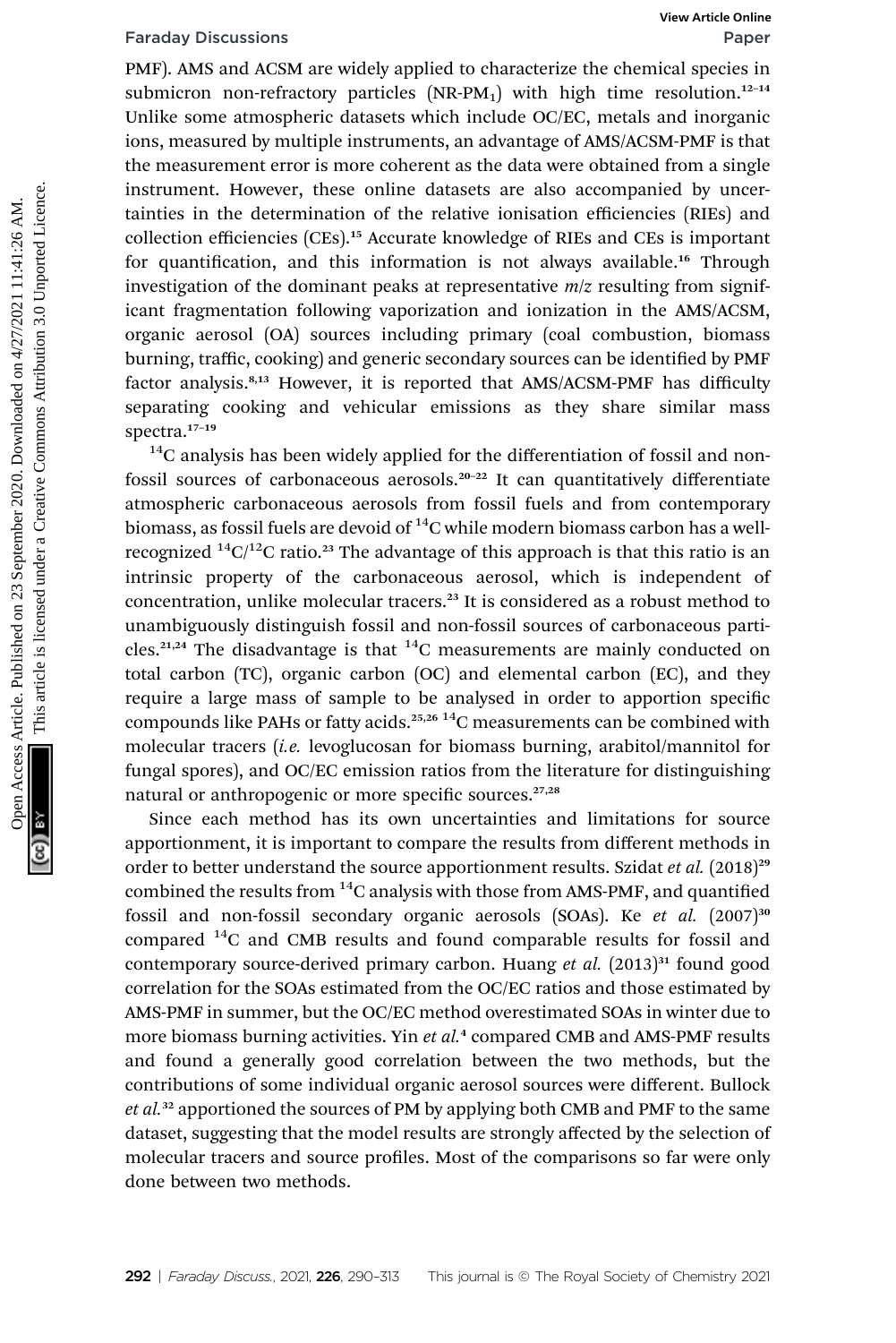In this study, we provide a critical comparative evaluation of the source apportionment results from multiple RM methods applied to a dataset generated from the APHH-Beijing field campaigns in Beijing as a case study.

# 2. Methodology

# 2.1 Field campaigns

 $PM<sub>2.5</sub>$  samples were collected at an urban site and a rural site in Beijing during winter ( $10^{th}$  November to  $12^{th}$  December 2016) and summer ( $22^{nd}$  May to  $24^{th}$  June 2017) campaigns as part of the APHH-Beijing programme.<sup>3</sup> The urban site (39.98 N, 116.39 E) is located at the Institute of Atmospheric Physics (IAP), Chinese Academy of Sciences in Beijing, China, while the rural site (40.17 N, 117.05 E) is in a village in Pinggu (PG) District. An AMS was deployed at the urban site during both campaigns and an ACSM was deployed at the rural site in winter only. The details of this field campaign can be found elsewhere.<sup>3,33</sup> Face Formula study, we provide a critical comparative cratical on the source<br>apportionment results from multiple RM methods applied to a dataset generated<br>from the APHH-Beijing field campaigns in Beijing as a case study.<br>

## 2.2 Offline sample analyses

 $PM_{2.5}$  samples were characterized by IC for inorganic ions, ICP-MS for trace metals, XRF for crustal elements, a DRI2015 analyzer for OC and EC, and GC-MS for organic tracers. The  ${}^{14}C$  in total carbon (TC), EC and water insoluble OC was determined for 13 IAP samples and 12 PG samples by using an accelerator mass spectrometer.<sup>34,35</sup> More details of the analytical methods are given in the ESI<sup>+</sup> and elsewhere.<sup>36,37</sup>

## 2.3 Extended Gelencsér (EG) method

The method of Gelencsér et al.  $(2007)^{38}$  was developed further to incorporate radiocarbon data for source apportionment of OC and EC from biomass burning, cooking and secondary organic aerosols. In Hou *et al.* (2020),<sup>39</sup> the <sup>14</sup>C results were combined with the OC/EC ratios in different sources to apportion the OC into primary OC from fossil fuels, biomass burning and cooking, and secondary OC, and this method is referred to as the extended Gelencsér  $[EG]$ method. The uncertainties of the EG method mainly come from measurement errors and the inferred constituent ratios like OC/EC for different sources. Details of the Gelencsér method and the extended Gelencsér method are provided in Table S1.†

## 2.4 Chemical mass balance (CMB) modelling

A receptor model – the chemical mass balance (US EPA CMB8.2) – was applied for fine OC source apportionment. CMB modelling for the IAP and PG sites was conducted separately using the same source profiles mainly obtained from China. Experimental details are provided in Xu et al.  $(2020)^{36}$  and Wu et al.  $(2020)^{37}$  for IAP and PG, respectively.

## 2.5 Positive matrix factorization (PMF) modelling

PMF modelling was conducted both for filter-based data and for online AMS data and ACSM data.<sup>8,40</sup> For filter-based data, 133 samples from both sites in winter and summer were combined for PMF modelling. The AMS and ACSM data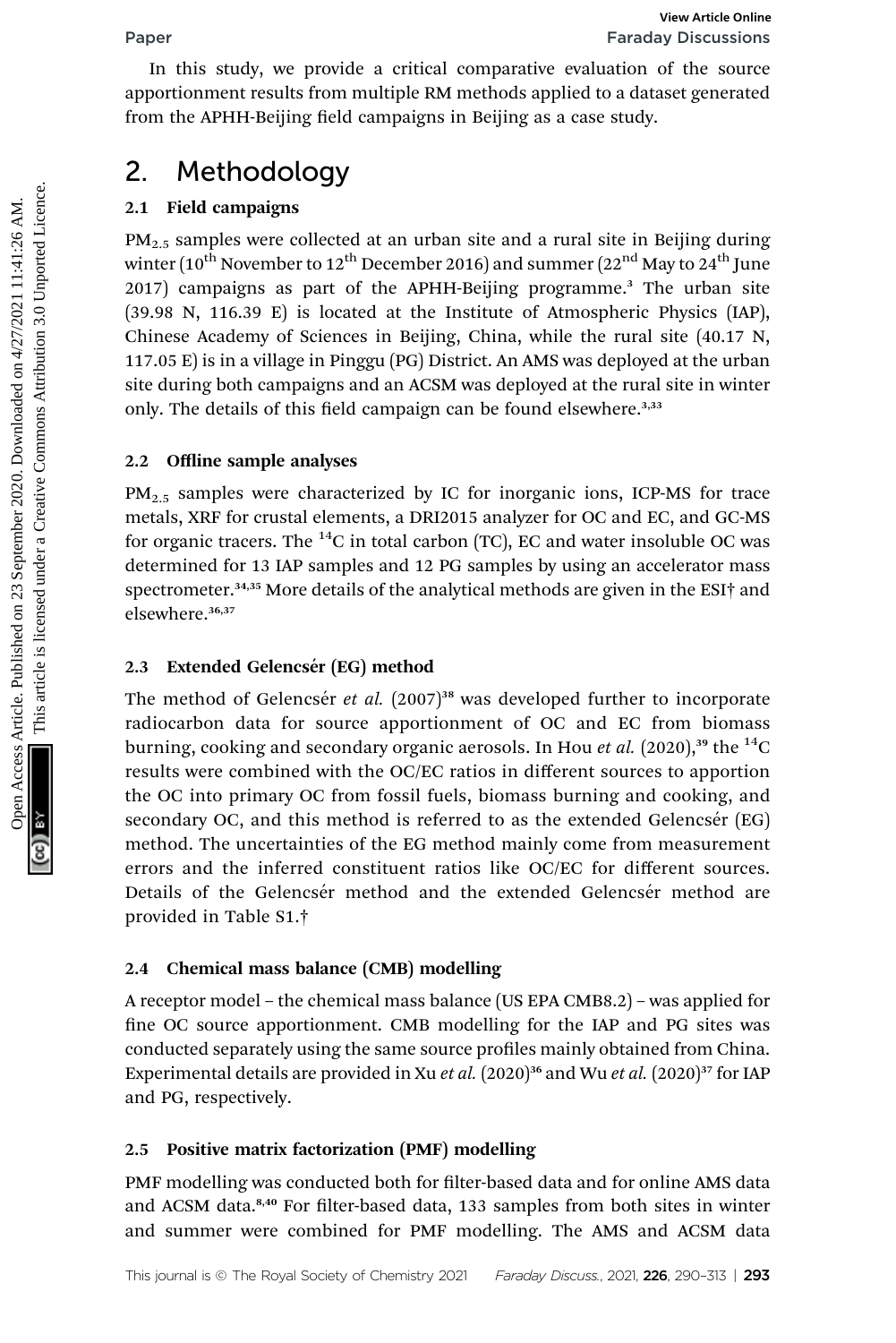

|                                                                                           | <b>Faraday Discussions</b> |                                                                                                                                   |                                                                                    |                                                                                                                                        | View Article Online<br>Paper |
|-------------------------------------------------------------------------------------------|----------------------------|-----------------------------------------------------------------------------------------------------------------------------------|------------------------------------------------------------------------------------|----------------------------------------------------------------------------------------------------------------------------------------|------------------------------|
|                                                                                           |                            |                                                                                                                                   | $22^{\rm nd}$ May to $24^{\rm th}$ June, $2017$<br>PG summer $(n = 34)$            | $27.5 \pm 12.9$ (11.6-70.3)<br>$7.7 \pm 3.4 (1.8 - 17.9)$<br>$1.2 \pm 0.7 (0.1 - 3.1)$                                                 |                              |
| This article is licensed under a Creative Commons Attribution 3.0 Unported Licence.       |                            |                                                                                                                                   | $10^{\rm th}$ November to $11^{\rm th}$<br>PG winter $(n = 32)$<br>December, 2016  | $99.7 \pm 77.8$ (13.3-294.3)<br>$33.2 \pm 22.0 \ (3.8\hbox{--}85.0) \\ 3.7 \pm 2.3 \ (0.3\hbox{--}9.8)$                                |                              |
| Open Access Article. Published on 23 September 2020. Downloaded on 4/27/2021 11:41:26 AM. |                            | Average PM <sub>2.5</sub> , OC and EC concentrations ( $\mu$ g m <sup>-3</sup> ) at the IAP and PG sites during winter and summer | 23 <sup>rd</sup> May to 25 <sup>th</sup> June, 2017<br>IAP summer $(n = 34)$       | $30.2 \pm 14.8$ $(12.2 - 78.8)$<br>$6.4 \pm 2.3 (1.8 - 12.7)$<br>$0.9 \pm 0.4~(0.2\text{--}1.7)$                                       |                              |
| ya (                                                                                      |                            |                                                                                                                                   | $10^{\rm th}$ November to $12^{\rm th}$<br>IAP winter $(n = 33)$<br>December, 2016 | $91.6 \pm 63.7 (10.3 - 239.9)$<br>$\begin{array}{c} 20.9 \pm 12.2 \ (3.9\text{--}48.8) \\ 3.4 \pm 2.0 \ (0.3\text{--}6.6) \end{array}$ |                              |
|                                                                                           |                            | Table 1                                                                                                                           | Sampling period                                                                    | $\rm PM_{2.5}/\mu g~m^{-3}$<br>${\rm O C/\mu g~m^{-3}}$<br>EC/µg m $^{-3}$                                                             |                              |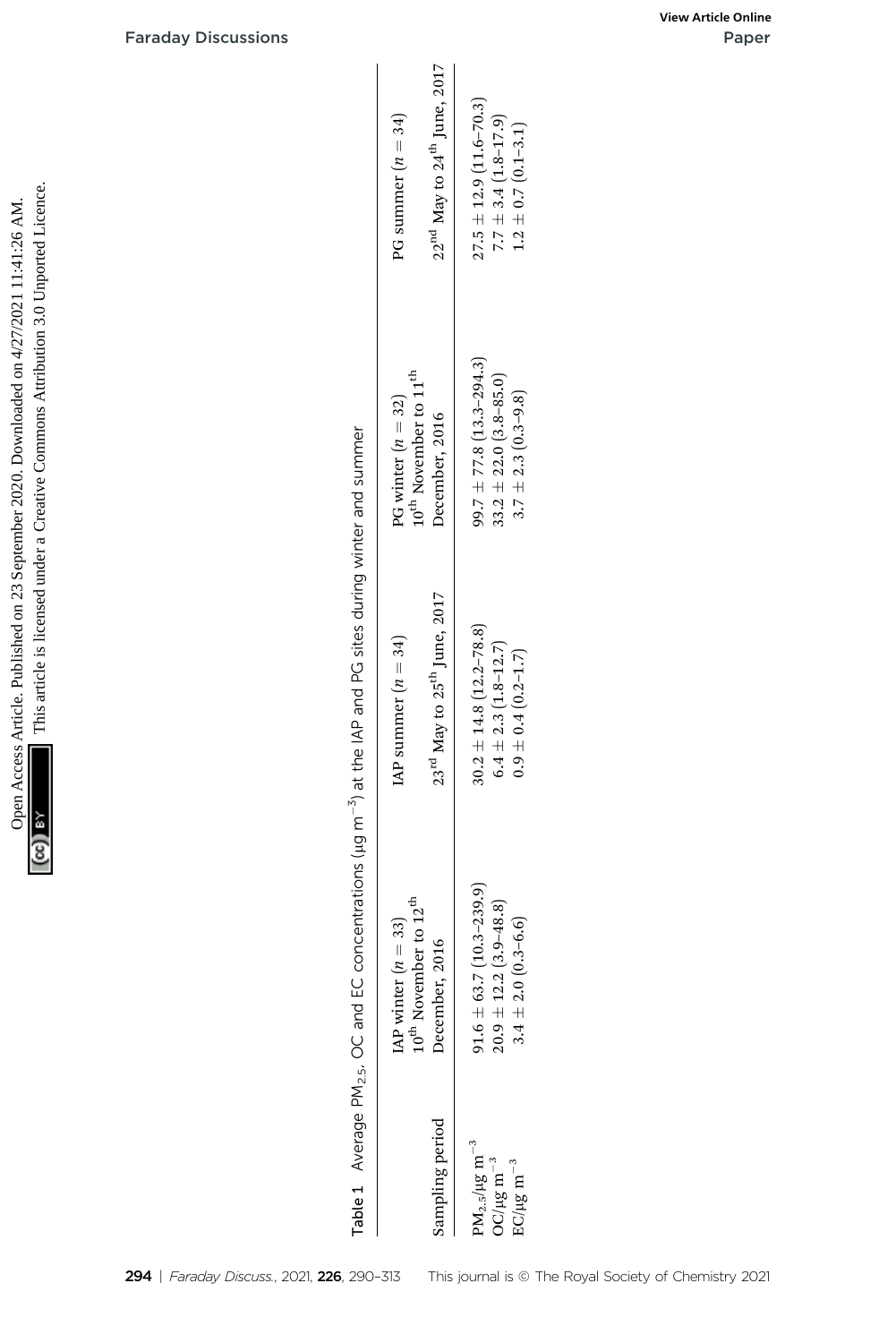analysis details are described elsewhere.<sup>14</sup> The application of PMF to speciated chemical data from off-line filter samples is described by Srivastava et al. (2020).<sup>41</sup>

# 3. Results and discussion

### 3.1 PM $_{2.5}$ , OC and EC concentrations

The average PM<sub>2.5</sub> concentrations in winter were 91.6  $\pm$  63.7 and 99.7  $\pm$  77.8 µg  $m^{-3}$  at the IAP and PG sites, respectively, and those in summer were 30.2  $\pm$  14.8 and 27.5  $\pm$  12.9 µg m<sup>-3</sup> at the IAP and PG sites, respectively (Table 1). During the winter campaign, 18 and 15 haze days ( $\text{PM}_{2.5} \ge 75 \, \mu\text{g m}^{-3}$ ) were observed at the IAP and PG sites, respectively. In summer, one haze day was observed at the IAP site on 27<sup>th</sup> May 2017, with a PM<sub>2.5</sub> concentration of 78.8  $\mu$ g m<sup>-3</sup>. OC contributed 26.5  $\pm$  8.5% and 23.3  $\pm$  7.6% of PM<sub>2.5</sub> in winter and summer, respectively at the IAP site, and 39.0  $\pm$  15.9% and 30.3  $\pm$  11.4% of PM<sub>2.5</sub> in winter and summer, respectively at the PG site. In winter, TC (OC + EC) contributed 30.6  $\pm$  9.5% and 43.6  $\pm$  18.1% of PM<sub>2.5</sub> at the IAP and PG sites, respectively, highlighting the importance of understanding the sources of carbonaceous aerosols at both sites. **Factal Starting are Factal Starting** Factal Schemes Article control of MM is operated chemical data from off-line filter samples is described by Srivastava *et al.* (2020).<sup>44</sup><br>
3. **Results and discussions**<br>
7.4 the MV a

### 3.2 Comparison of OC source apportionment results by different methods

The contribution of fossil and non-fossil sources to TC, OC and EC was analysed through  $^{14}$ C analysis (Fig. S1†). Generally, non-fossil fuel sources accounted for 41% of TC, which is comparable with the percentage reported in another study conducted in Beijing  $(45%)$ .<sup>42</sup> The concentration of non-fossil fuel derived OC  $(OC<sub>nf</sub>)$  was 19.7  $\pm$  11.5 µg m<sup>-3</sup> at PG in winter, more than two times that at IAP in winter (8.6  $\pm$  4.7  $\mu$ g m<sup>-3</sup>), while for OC<sub>nf</sub> in summer, the two sites were not significantly different. The concentration of fossil fuel derived OC  $(OC_f)$  was much higher than that of OC<sub>nf</sub> in winter, while the concentration of OC<sub>f</sub> in summer was close to that of  $OC<sub>nf</sub>$  at both sites.

The extended Gelencsér method further separated OC into  $POC<sub>nf</sub>$ ,  $POC<sub>f</sub>$ ,  $SOC<sub>nf</sub>$ and  $SOC_f$ . POC<sub>nf</sub> was also separated into biomass burning (POC<sub>bb</sub>) and cooking (POC<sub>ck</sub>). However, due to the limited number of samples used for <sup>14</sup>C analysis, the results from the EG method may not be representative of the whole sampling period. Hence, we compared the source apportionment results from CMB, PMF and AMS/ACSM-PMF first, as presented in Fig. 1. The results from all 4 methods for samples obtained on identical days will be discussed later (Table 2).

AMS/ACSM-PMF apportioned OC into traffic (HOC), coal combustion (CCOC), biomass burning (BBOC), cooking (COC) and SOC  $(i.e.,$  OOC). In addition to these sources, the CMB model can also differentiate gasoline and diesel emissions in the traffic source category. Vegetative detritus is a minor source of OC in PG which was only resolved by the CMB model. PMF of filter-based data resulted in 7 factors: coal combustion, traffic, oil combustion, biomass burning, secondary inorganic ions, road dust and soil dust, in which road and soil dust were combined into a single dust source.

The reconstructed OC (sum of OC in each source category) in the middle of the pie charts (Fig. 1) for CMB was the same as the measured OC; the differences in concentration level between the reconstructed OC and the observed OC in Table 1 were because a small number of samples were not included in the CMB modelling due to insufficient speciation data. The reconstructed OC masses in NR-PM<sub>1</sub> for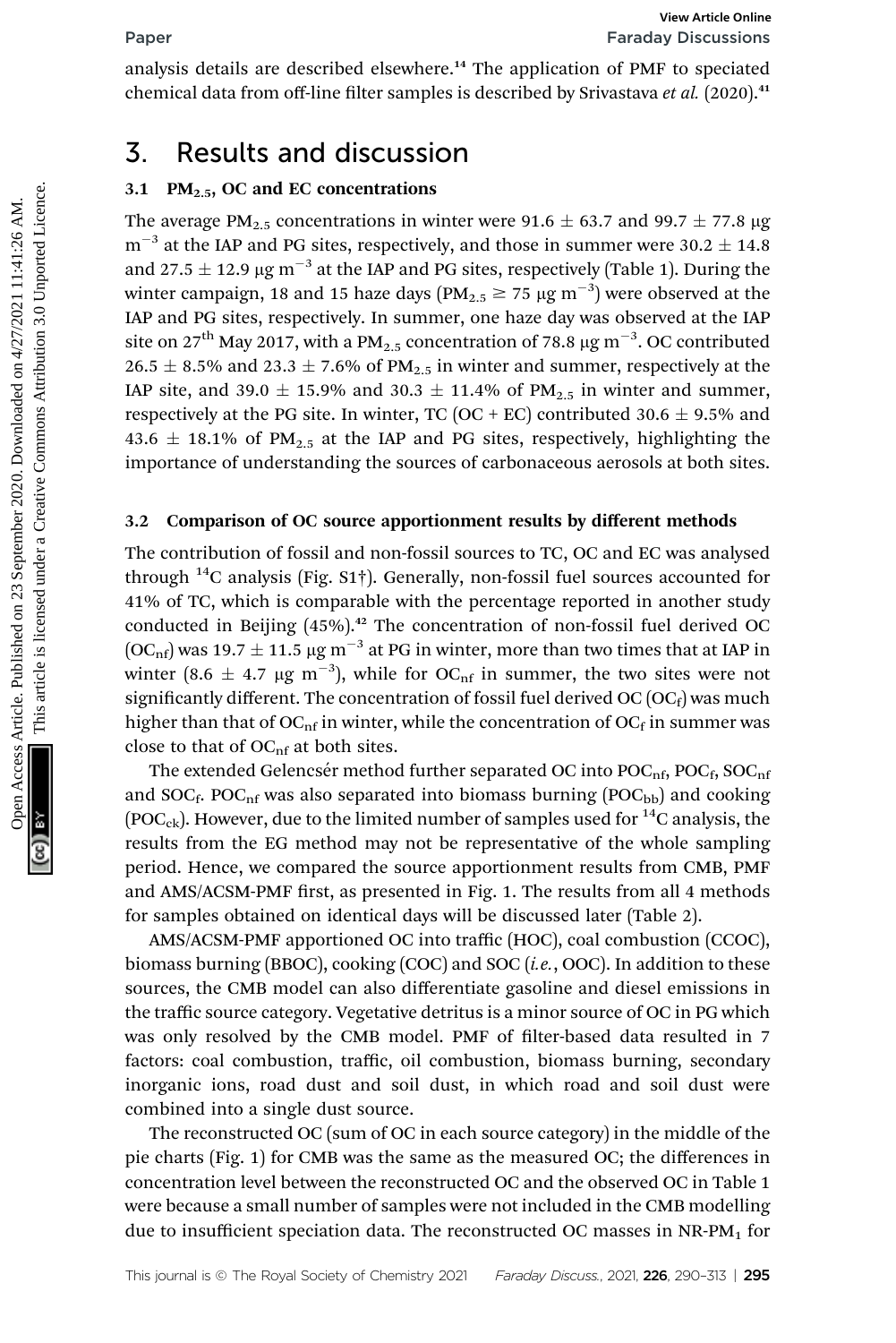

Fig. 1 Source contributions to OC in winter (blue-shaded) and summer (pink-shaded) at the IAP and PG sites by CMB, PMF and AMS/ACSM-PMF (note: the reconstructed OC in the middle of the pie chart is the sum of the OC from each source; VD: vegetative detritus; BB: biomass burning; CC: coal combustion; OOC: oxidized OC; CCOC: coal combustion OC; BBOC: biomass burning OC; COC: cooking OC; HOC: hydrocarbon-like (traffic) OC).

the AMS/ACSM-PMF data were comparable with those in  $PM_{2.5}$  for CMB. This agrees in general with Guo  $(2016)^{43}$  that OC fractions in fine particles are mostly concentrated in particles  $\leq 1 \mu m$ ; in addition, there are some uncertainties in converting organic aerosols (OAs) into OC in the AMS/ACSM-PMF results using OA/OC ratios from the literature (ESI†). The reconstructed OC for PMF was mostly lower than that for the other methods, which is due to the inability of PMF to model heavily polluted events. In the CMB source apportionment results, seven primary sources explained 56.1–75.7% of OC at IAP and PG in both seasons. The unexplained OC (other OC) was considered to be mostly SOC based on the good correlation ( $R^2$ : 0.6–0.7; slope: 1.0  $\pm$  0.2) between the "other OC" and the SOC estimated based on OC/EC ratios.<sup>36</sup> PMF did not resolve SOC but yielded a factor for secondary inorganics, which may contain some secondary OC.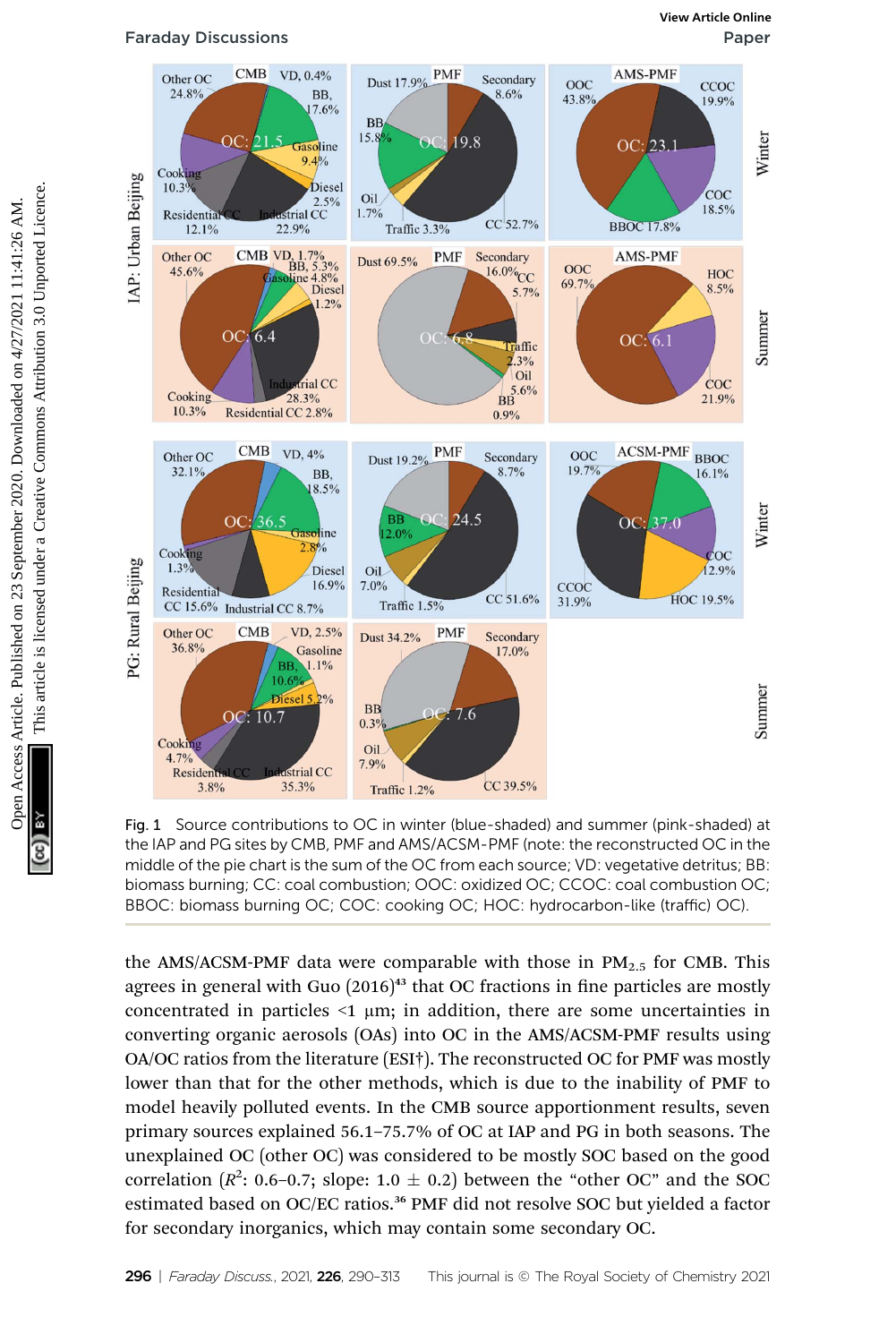|                | Table 2 $\,$ Comparison of OC source apportionment results (µg m $^{-3}$ obtained using different methods in winter and summer for the IAP and PG sites in Beijing (only<br>for samples where <sup>14</sup> C was analysed) |                    |                                    |                               |                              |                                       |                                            |                              |                                        | Paper                                             |
|----------------|-----------------------------------------------------------------------------------------------------------------------------------------------------------------------------------------------------------------------------|--------------------|------------------------------------|-------------------------------|------------------------------|---------------------------------------|--------------------------------------------|------------------------------|----------------------------------------|---------------------------------------------------|
|                |                                                                                                                                                                                                                             | IAP winter $(n =$  | π                                  |                               |                              | IAP summer $(n =$                     | ତ                                          |                              |                                        |                                                   |
|                |                                                                                                                                                                                                                             | CMB                | EG method                          | AMS/ACSM-PMF                  | PMF                          | CMB                                   | method<br><u>មួ</u>                        | AMS/ACSM-PMF                 | PMF                                    |                                                   |
| $\rm ^{\circ}$ |                                                                                                                                                                                                                             | $26.8 \pm 14.2$    | $26.8 \pm 14.2$                    | $29.0 + 18.1$                 | $26.3 \pm 13.8$              | 3.2<br>$\!+\!$<br>8.3                 | 3.2<br>$8.3 \pm$                           | 3.4<br>$7.5 \pm$             | 3.3<br>$\overline{+}$<br>8.7           |                                                   |
| POC            | $\mathrm{Traffic}\left(\mathrm{POC}_\mathrm{tra}\right)$                                                                                                                                                                    | 2.8<br>$3.3 \pm$   | $2.1 \pm 1.3^{b}$                  |                               | $0.6 \pm 0.4$                | $\pm$ 0.2<br>$\ddot{0}$               | $0.5 + 0.2$                                | $0.5 \pm 0.1$                | $0.3 \pm 0.3$                          |                                                   |
|                | Coal combustion (POC <sub>cc</sub> )                                                                                                                                                                                        | 6.0<br>8.7 $\pm$   | $8.4\pm4.9^{\rm c}$                | 3.3<br>$\overline{+}$<br>5.2  | $16.6 \pm 9.9$               | 0.5<br>$\overline{+}$<br>2.4          | 0.6<br>$1.8 \pm$                           |                              | $0.8 \pm 1.1$                          |                                                   |
|                | Oil combustion                                                                                                                                                                                                              | $\overline{a}$     |                                    |                               | $0.1 \pm 0.1$                |                                       |                                            |                              | 0.1<br>$0.2 \pm 0$                     |                                                   |
|                | Sum $(POC_f)$                                                                                                                                                                                                               | $12.0 \pm 6.5$     | $10.5 \pm 6.2$                     | 3.3<br>$\overline{+}$<br>5.2  | $17.3 \pm 10.1$              | $2.8 \pm 0.5$                         | 0.8<br>$\overline{+}$<br>2.3               | $\mathbf{c}$<br>$0.5 +$      | 1.2<br>$\overline{+}$<br>1.3           |                                                   |
|                | Vegetative detritus                                                                                                                                                                                                         | 0.1<br>$0.1 +$     |                                    |                               |                              | $\pm$ 0.1<br>0.2                      |                                            |                              |                                        |                                                   |
|                | Biomass burning (POC <sub>bb</sub> )                                                                                                                                                                                        | 2.5<br>$4.4~\pm$   | $2.7 \pm 1.3$                      | 5.8 $\pm$ 4.7                 | 2.3<br>$\overline{+}$<br>3.3 | $0.6 \pm 0.8$                         | $0.6 \pm 0.7$                              |                              | 0.1<br>$\overline{+}$<br>0.1           |                                                   |
|                | Cooking $(\text{POC}_{\text{ck}})$                                                                                                                                                                                          | 3.1<br>$2.8 \pm$   | $1.1 \pm 0.7$                      | 2.0<br>$\overline{+}$<br>4.1  |                              | 0.3<br>$\overline{+}$<br>0.6          | $1.1 \pm 0.4$                              | $1.3 \pm 0.2$                |                                        |                                                   |
|                | Dust                                                                                                                                                                                                                        |                    |                                    |                               | $3.1 \pm 2.6$                |                                       |                                            |                              | 2.0<br>$5.2 \pm$                       |                                                   |
|                | Sum $(\text{POC}_{\text{nf}})$                                                                                                                                                                                              | 4.9<br>7.3 $\pm$   | $3.8 \pm 1.9$                      | $\pm 6.5$<br>9.9              | $6.4\pm4.0$                  | $\mathbf{1}$<br>$\overline{+}$<br>1.5 | $1.8 \pm 0.5$                              | $1.3 \pm 0.2$                | 2.0<br>$5.3 \pm$                       |                                                   |
| SOC            | $SOC_f$                                                                                                                                                                                                                     |                    | $7.7 \pm 4.2$                      |                               |                              |                                       | $2.0 \pm 0.9$                              |                              |                                        |                                                   |
|                | $\mathrm{SOC}_{\mathrm{nf}}$                                                                                                                                                                                                |                    | $4.8 \pm 2.9$                      |                               |                              |                                       | $2.2 \pm 2.1$                              |                              |                                        |                                                   |
|                | Sum                                                                                                                                                                                                                         | 5.7<br>7.4 $\pm$   | $\pm 6.5$<br>ię.<br>$\mathbf{12.}$ | 8.9<br>$\overline{+}$<br>13.9 | 2.2<br>$\overline{+}$<br>2.5 | 2.2<br>$\overline{+}$<br>4.0          | 2.5<br>$\overline{+}$<br>4.3               | 3.4<br>$\overline{+}$<br>5.6 | 1.8<br>$\overline{+}$<br>2.2           |                                                   |
|                |                                                                                                                                                                                                                             | PG winter $(n)$    | π<br>$\, \parallel$                |                               |                              | PG summer                             | <u>ი</u><br>$\lvert \rvert$<br>$\tilde{u}$ |                              |                                        |                                                   |
|                |                                                                                                                                                                                                                             | CMB                | EG method                          | AMS/ACSM-PMF                  | PMF                          | CMB                                   | EG method                                  | AMS/ACSM-PMF                 | PMF                                    |                                                   |
| 8              |                                                                                                                                                                                                                             | 27.3<br>$48.9 \pm$ | $48.9 \pm 27.3$                    | $48.3 \pm 26.1$               | $32.1 \pm 17.4$              | $11.5 \pm 4.9$                        | $11.5 \pm 4.9$                             | $\mathbf{N}.\mathbf{D}.^d$   | $11.0 \pm 3.4$                         |                                                   |
| POC            | Traffic (POC <sub>tra</sub> )                                                                                                                                                                                               | 6.0<br>$10.0 \pm$  | $2.7 \pm 1.3$                      | $9.6 \pm 5.4$                 | $0.4 \pm 0.3$                | $0.8\pm0.3$                           | $1.0 \pm 0.6$                              | i<br>Ri                      | $0.1 \pm 0.1$                          |                                                   |
|                | Coal combustion (POC <sub>cc</sub> )                                                                                                                                                                                        | 5.4<br>$11.1\pm$   | $13.3 \pm 6.5$                     | $14.9 \pm 7.9$                | $17.5 \pm 13.5$              | 2.5<br>$4.6 \pm$                      | $2.3\,\pm\,1.3$                            | Ξ.                           | 2.1<br>$4.3\ \pm$                      |                                                   |
|                | Oil combustion                                                                                                                                                                                                              |                    |                                    |                               | $2.0 \pm 2.3$                |                                       |                                            | i<br>Ri                      | 0.5<br>$1.0 \pm$                       |                                                   |
|                | Sum (POC <sub>f</sub> )                                                                                                                                                                                                     | $21.0 \pm 10.8$    | $16.0 \pm 7.8$                     | $24.5 \pm 13.3$               | $19.9 \pm 12.1$              | $5.4 \pm 2.5$                         | $3.3 \pm 1.9$                              | $\overline{a}$               | 2.2<br>$\overline{+}$<br>$\frac{1}{5}$ |                                                   |
|                | Vegetative detritus                                                                                                                                                                                                         | 4.1<br>$2.5 \pm$   |                                    |                               |                              | $0.3 \pm 0.3$                         |                                            | Ο.<br>Σ                      |                                        |                                                   |
|                |                                                                                                                                                                                                                             |                    |                                    |                               |                              |                                       |                                            |                              |                                        | View Article Online<br><b>Faraday Discussions</b> |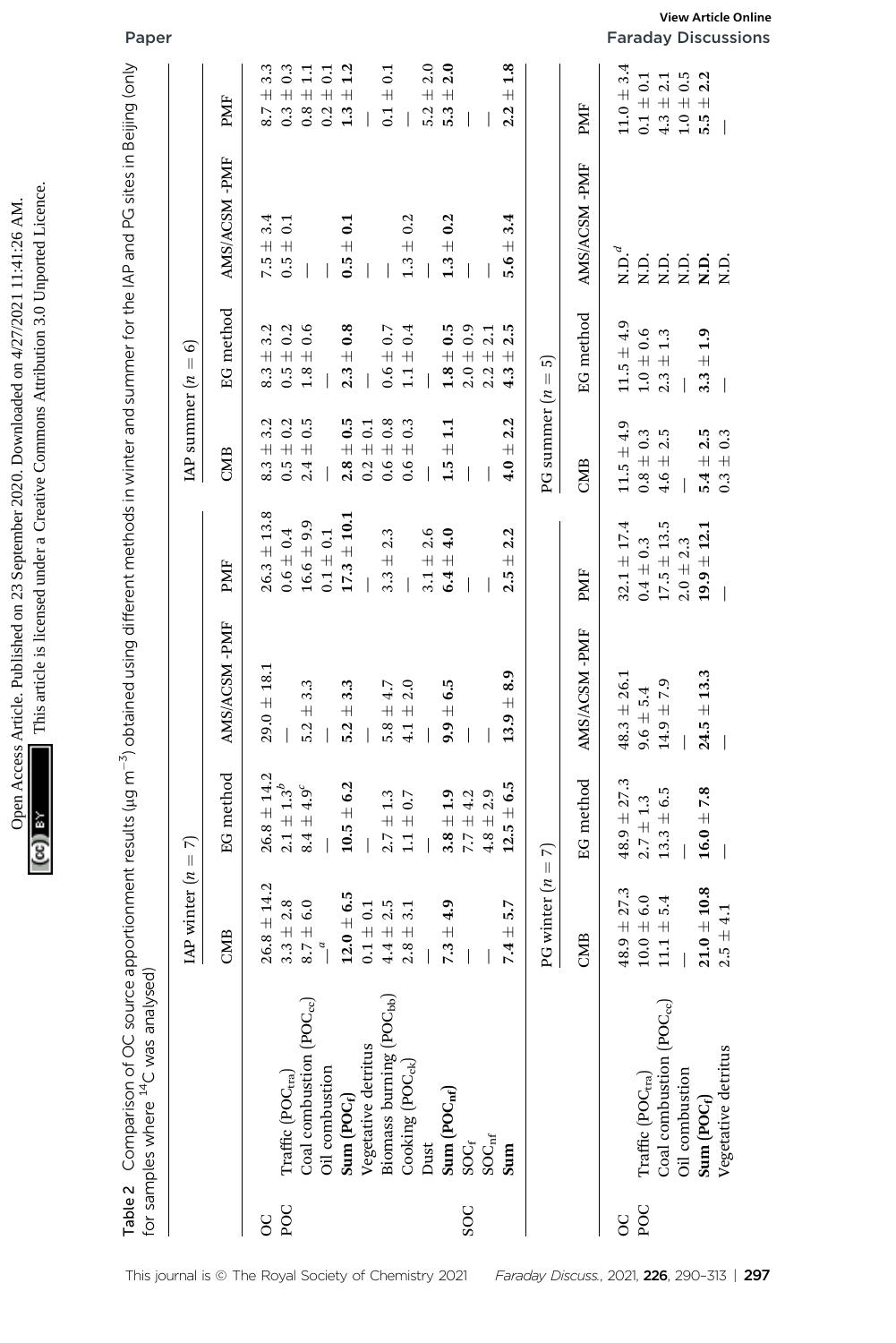| Open Access Article. Published on 23 September 2020. Downloaded on 4/27/2021 11:41:26 | d under a Creative Commons Attribution 3<br>ins article is license? |
|---------------------------------------------------------------------------------------|---------------------------------------------------------------------|
|                                                                                       |                                                                     |
|                                                                                       |                                                                     |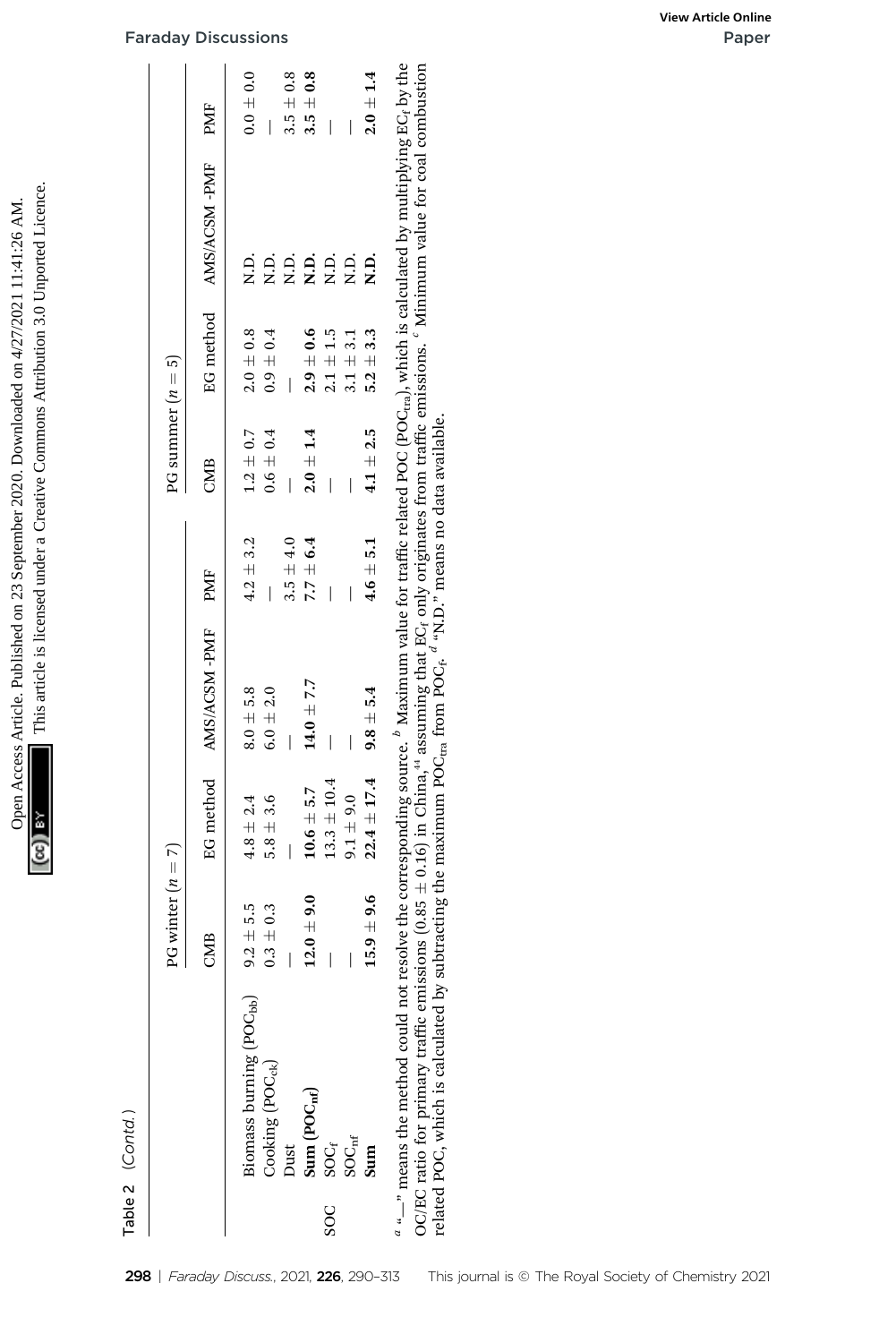# Paper Faraday Discussions

In winter, fossil fuel (the sum of diesel, gasoline, industrial and residential coal combustion) related POC<sub>f</sub> contributed 46.9% and 44.0% of OC at IAP and PG, respectively, according to the CMB results. For PMF, the fossil fuel sources (the sum of traffic, oil and coal combustion) contributed 57.7% and 60.1% of OC at IAP and PG, respectively. The higher percentages for PMF may be because PMF did not separate well the POC and SOC. HOC was not resolved at the IAP site by AMS-PMF, hence, fossil fuel related POC (CCOC) contributed only 19.9% of OC, while its contribution (the sum of CCOC and HOC) at the PG site (51.4%) was similar to that for CMB and PMF. Coal combustion contributed 20–35% of OC for CMB and AMS/ACSM-PMF at both sites in winter. The much higher contribution (around 50%) for PMF could be the result of unseparated POC and SOC. For CMB, traffic emissions (diesel and gasoline) contributed 11.9% and 19.7% at IAP and PG, respectively, which are close to the values for AMS/ACSM-PMF (HOC), but much higher than the values for PMF. Biomass burning was resolved by all methods; it contributed from 15.8% to 17.8% of reconstructed OC at IAP, and 12.0% to 18.5% of reconstructed OC at PG for CMB, PMF and AMS/ACSM-PMF. Cooking was not identified in the PMF factors and its contributions to OC resolved by CMB (10.3% and 1.3% for IAP and PG, respectively) were different to those resolved by AMS/ACSM-PMF (18.5% and 12.9% for IAP and PG, respectively). **Franch (Figure 1988)**<br>
The value of CMB results. For PMF, the fossil fuel sources (the sum of turfine, oil and continuously concernent and residential and residential<br>
120 AM and PG, respectively. The higher percentages f

In summer, the estimated contributions of primary sources of OC varied significantly for the three methods. Dust related OC was a dominant contributor in the PMF results, which is doubtful. The dust factor was probably associated with SOC as this factor was observed with the second highest concentrations of nitrate and sulfate, after the factor of secondary inorganics. The contribution of fossil fuel sources to OC is similar for the CMB (45.4%) and PMF (48.6%) analyses at PG. Other sources such as cooking and biomass burning also varied for the different methods.

 $14$ C was determined in 25 samples. For consistency, the source apportionment results from CMB, PMF and AMS/ACSM-PMF for the 25 samples were singled out for further comparison (Table 2). More details of the source apportionment results from the 4 methods can be found in Tables S2–S5.† The EG method was not able to quantify POC from traffic and coal combustion, but a maximum value for traffic related POC (POC<sub>tra</sub>) can be estimated by multiplying  $EC_f$  by the OC/EC ratio for primary traffic emissions (0.85  $\pm$  0.16) in China,<sup>44</sup> assuming that EC<sub>f</sub> only originates from traffic emissions. A minimum value for coal combustion related POC can be subsequently calculated by subtracting the maximum  $POC<sub>tra</sub>$  from POC<sub>f</sub>.

In general, the average reconstructed OC concentrations were comparable for the four methods on identical days, except for PMF at PG during winter. The  $POC<sub>f</sub>$ estimated by CMB was on average 1.1, 1.3, 1.2 and 1.6 times higher than the EGbased results for IAP and PG in winter and summer, respectively. For the EG method, POC<sub>f</sub> was estimated as  $EC_f$  multiplied by the ratio of OC/EC<sub>f,min</sub>. The significantly lower  $POC_f$  estimated by the EG method at PG in summer is due to the relatively low  $OC/EC_{f,min}$  ratios used for the calculation. The much lower estimates of POC $_f$  at IAP by AMS/ACSM-PMF were due to the failure of AMS/ACSM-PMF to resolve either HOC or CCOC. When HOC and CCOC were both resolved at PG during winter, the  $POC_f$  estimated by  $AMS/ACSM-PMF$  was comparable with that estimated by CMB. Coal combustion  $(POC_{cc})$  differed for the 4 methods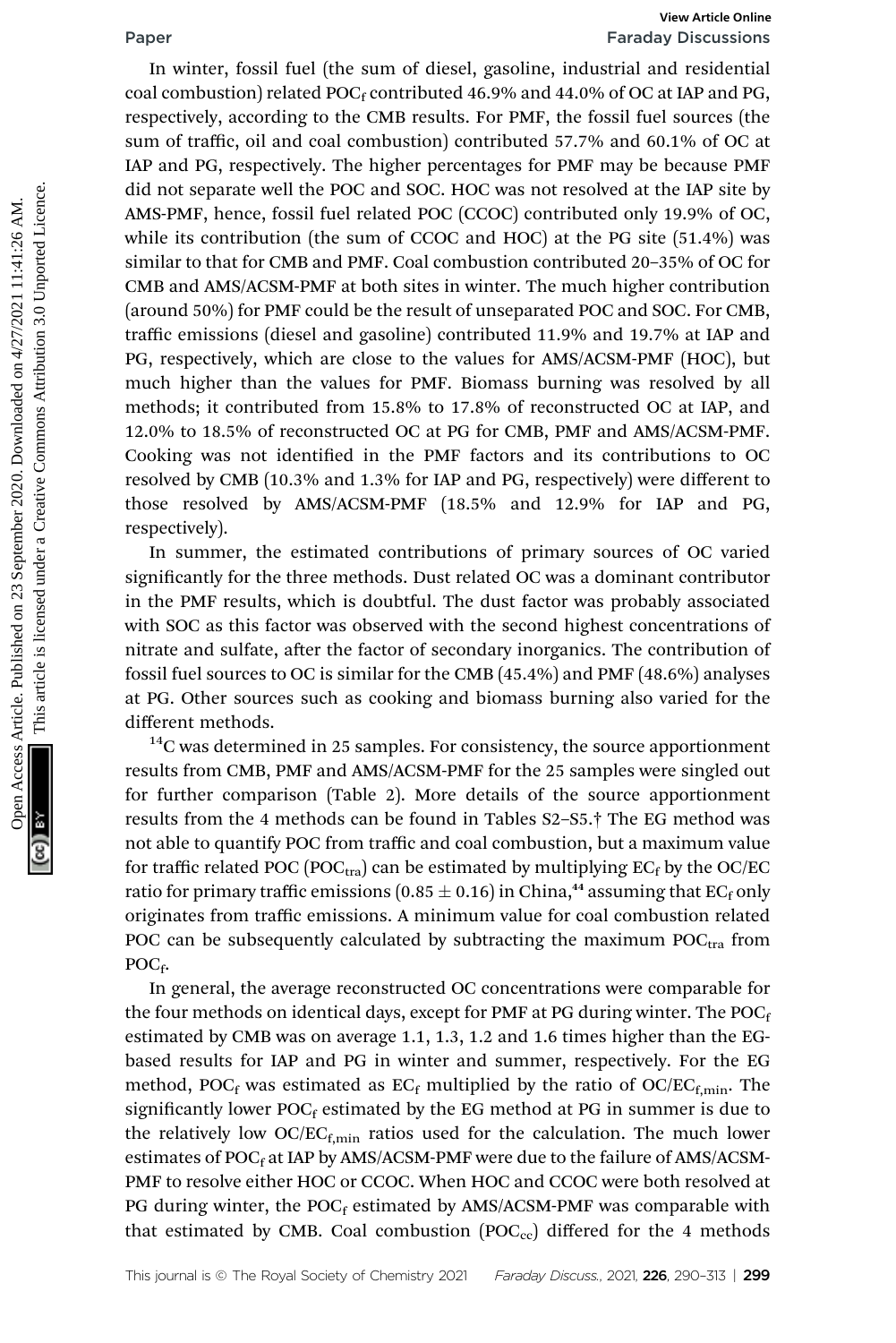except for the comparable results for the EG method and CMB at IAP and PG during winter. The traffic related POC (POC $_{\text{tra}}$ ) results were consistent for CMB, EG and AMS/ACSM-PMF in summer, but the EG method provided different results in winter. The maximum  $POC_{tra}$  for the EG method was much lower than that for CMB and AMS/ACSM-PMF. This could be due to the use of an unrepresentative OC/EC ratio for primary traffic emissions  $(0.85 \pm 0.16)$  in China,<sup>44</sup> which may be seasonally variable. This ratio should be higher in winter than in summer because faster catalyst and engine warm-up times and more volatilization of semivolatile organic compounds in summer will cause a decrease in the OC/EC ratio in traffic emissions.<sup>45</sup> Hence,  $POC<sub>tra</sub>$  in winter may be underestimated by the EG method. AMS/ACSM-PMF only resolved  $POC<sub>bb</sub>$  in the wintertime and the results were generally similar to the CMB results, while the values obtained by the EG method and PMF were much lower. In the summertime, the  $POC<sub>bb</sub>$  contributions estimated by the EG method and CMB were very close, but that estimated by PMF was extremely low. A discrepancy was also found for cooking  $(POC_{ck})$ , where the estimated contributions were only comparable for the EG method and AMS/ ACSM-PMF at PG during winter and IAP during summer. The sum of  $POC<sub>bb</sub>$ and POC<sub>ck</sub> in AMS/ACSM-PMF at IAP during winter was 9.9  $\pm$  6.5 µg m<sup>-3</sup>, which was higher than the OC<sub>nf</sub> (POC<sub>bb</sub> + POC<sub>ck</sub> + SOC<sub>nf</sub>; 8.6  $\pm$  4.7 µg m<sup>-3</sup>) measured through  $^{14}$ C analysis, suggesting that the sum of POC $_{\rm bb}$  and POC $_{\rm ck}$  in AMS/ACSM-PMF was overestimated at IAP during winter. The overestimation of  $POC<sub>ck</sub>$  could be due to the use of a relatively low OA/OC ratio for the cooking source or a low RIE for cooking OAs (1.4) in AMS. The actual RIE could be higher, for example 1.56-3.06 as reported in another study.<sup>46</sup> Faraday Discussions Wew Articles<br>
orget for the comparable results for the EG method and CMR article and the<br>
EG and AMS/ACSM-PMF in summer, but the EG method provided different<br>
results in white . The maximum POC<sub>ces</sub> fo

The results from the four methods are further compared through correlation analysis and discussed in Section 3.3. Due to the absence of ACSM-PMF data at PG during summer, the comparisons were conducted on the 20 samples for which all methods gave results. In addition, the OC source apportionment results from the four methods for haze samples  $(n = 11)$  and non-haze samples  $(n = 9)$  are



Fig. 2 Source contributions to OC on haze (grey) and non-haze (white) days in Beijing estimated by CMB, the EG method, PMF and AMS/ACSM-PMF (note: the OC in the middle of the pie chart is the reconstructed OC, which is the sum of the OC from each source; VD: vegetative detritus; BB: biomass burning; CC: coal combustion; OOC: oxidized OC; CCOC: coal combustion OC; BBOC: biomass burning OC; COC: cooking OC; HOC: hydrocarbon-like (traffic) OC).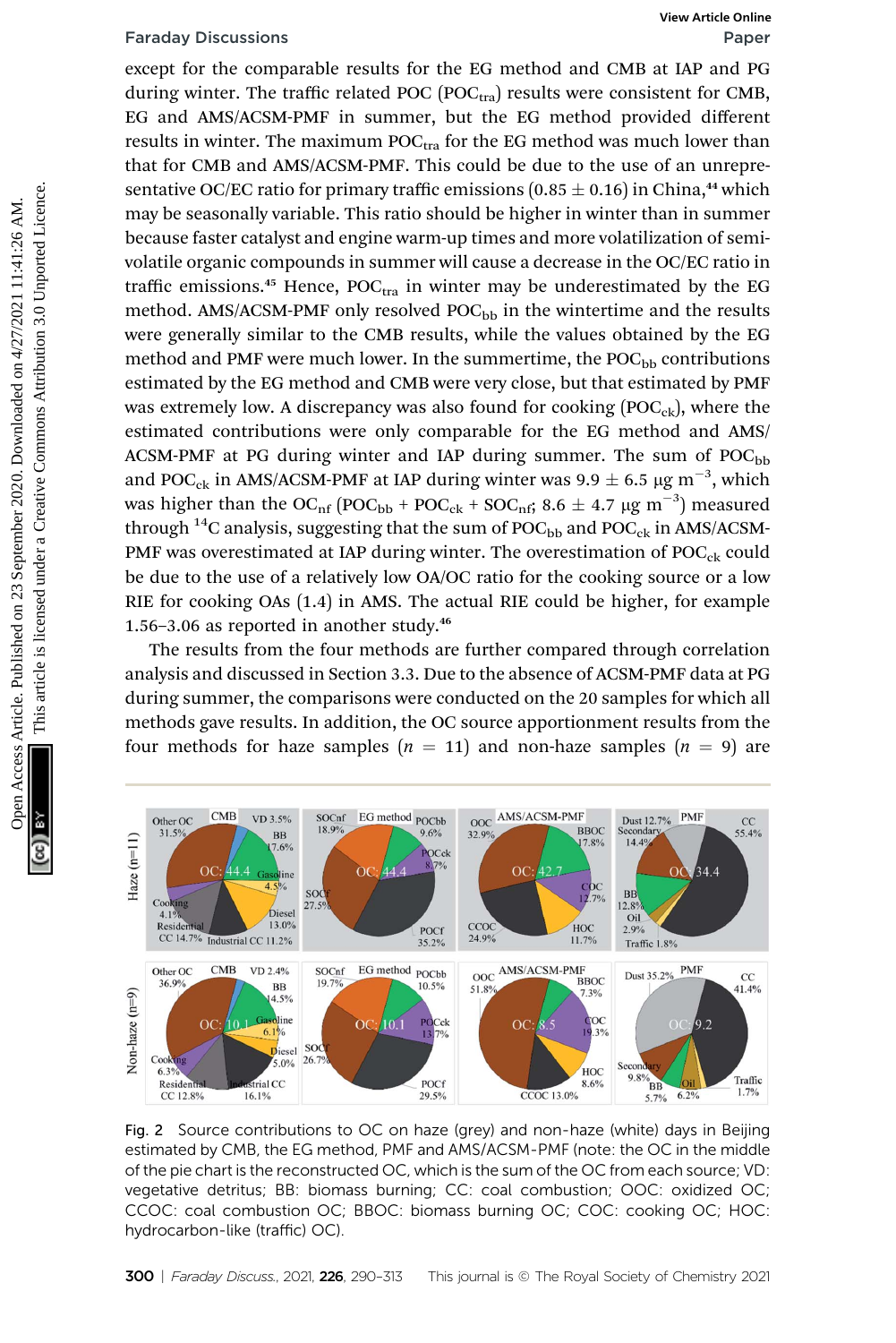compared in Fig. 2. On haze days, CMB and AMS/ACSM-PMF were consistent in apportioning OC into  $POC_f$ ,  $POC_{nf}$  and SOC. The  $POC_f$  estimated by the EG method was consistent with that estimated by CMB and AMS/ACSM-PMF, but SOC was much higher for the EG method than the others, and  $POC_{\text{nf}}$  was lower for the EG method than for CMB and AMS/ACSM-PMF. Coal combustion and biomass burning OC were also comparable in the CMB and AMS/ACSM-PMF results. Cooking was more difficult to resolve as mentioned above. The reconstructed OC (34.4  $\mu$ g m $^{-3})$  for PMF was much lower than those (42.7–44.4  $\mu$ g m $^{-3})$ for the other methods, indicating that PMF had problems resolving OC sources in haze samples. The PMF factors were also less comparable with the sources estimated by the other methods, except for BB. On non-haze days, the factors in the four methods were less comparable, suggesting the difficulty of OC source apportionment for non-haze samples, especially by PMF. The dust factor in PMF could be associated with SOC based on the comparison with the other methods. Figure 11. Fig. 2. On baze days, CMB and AMS/ACSM-PMF vere consistent in apportioning OC into POC<sub>G</sub>, PVC<sub>G</sub>, and SOC. The POC<sub>C</sub> estimated by the EX method was consistent with that estimated by CMB and AMS/ACSM-PMF, but S

### 3.3 Correlation analysis

An orthogonal regression analysis was conducted on the results from CMB, the EG method and AMS/ACSM-PMF for identical days. The PMF results are not compared here because the method did not separate POC and SOC and its results differed the most from those of the other methods.

3.3.1 Primary OC from fossil fuel combustion  $(POC<sub>f</sub>)$ . For the EG method, POC<sub>f</sub> was calculated by multiplying EC<sub>f</sub> by the estimated minimum  $[OC/EC]$ <sub>f</sub> ratios at both sites during winter and summer.  $POC<sub>f</sub>$  was calculated from the CMB results as the sum of gasoline, diesel, industrial and residential coal combustion, while for AMS/ACSM-PMF,  $POC_f$  was the sum of HOC and CCOC. The orthogonal regression results for  $POC<sub>f</sub>$  estimated by the three methods are plotted in Fig. 3.

In the comparison of  $POC_f$  estimated by the three methods, strong correlations  $(r^2 > 0.6)$  were found between them with slopes ranging between 0.78-1.26. The CMB-resolved POC<sub>f</sub> was found to be significantly correlated ( $r^2 > 0.8$ ) with those from the other two methods (Fig. 3). When excluding the two extreme datapoints  $(POC_fAMS/ACSM-PMF > 30 \mu g m^{-3})$ , the  $POC_f$  estimated by the EG method and AMS/ACSM-PMF were also highly correlated with  $r^2$  of 0.77 and slope of 0.82. This probably suggests a bigger uncertainty for AMS/ACSM-PMF in estimating POCf at high concentrations. For the coal combustion POC estimated by CMB and AMS/ ACSM-PMF, the slope was close to unity with  $r^2$  of 0.45 (Fig. S2(a)†). For POC<sub>tra</sub><br>estimated by the two methods, the concentrations were generally consistent estimated by the two methods, the concentrations were generally consistent



Fig. 3 Correlations of POC<sub>f</sub> estimated by different methods: (a) extended Gelencsér (EG) method vs. CMB; (b) AMS/ACSM-PMF vs. CMB; (c) AMS/ACSM-PMF vs. EG method.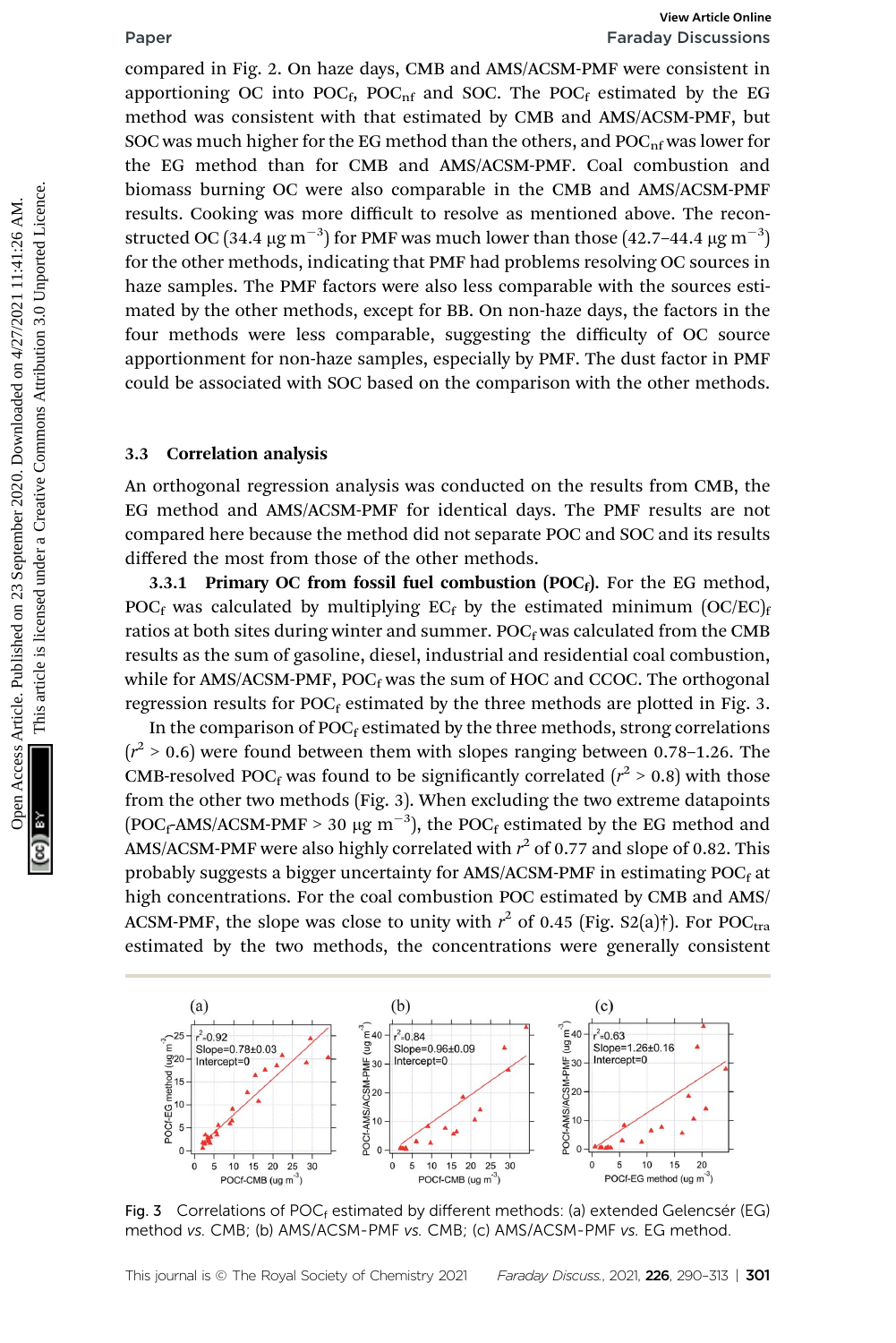

Fig. 4  $\,$  Correlations of POC<sub>bb</sub> estimated by different methods: (a) extended Gelencsér (EG) method vs. CMB; (b) AMS/ACSM-PMF vs. CMB; (c) AMS/ACSM-PMF vs. EG method.

(Table 2) and well correlated with  $r^2$  of 0.91 and slope of 0.87 (Fig. S2(b)†). But there is no correlation between the two methods at LAB during summer there is no correlation between the two methods at IAP during summer (Fig.  $S11(d)$ )<sup>†</sup>). It is challenging to apportion POC<sub>tra</sub> when the concentrations are low.

3.3.2 Primary OC from biomass burning (POC<sub>bb</sub>). The correlations of POC<sub>bb</sub> estimated by the three methods are shown in Fig. 4. The  $POC_{bb}$  estimated by CMB was mainly characterized by high concentrations of anhydrous sugars like levoglucosan, while POC<sub>bb</sub> in AMS/ACSM-PMF was identified by prominent peaks at  $m/z$ 60 and 73, which are typical fragments of anhydrous sugars like levoglucosan.<sup>47</sup> The POC<sub>bb</sub> results from both methods were comparable with a slope of 0.99 and  $r^2$  of 0.54. POC<sub>bb</sub> was estimated by the EG method using the OC/levoglucosan and EC/OC ratios (ESI†). The EG results correlated well with those from CMB  $(r^2 = 0.86)$ , but the<br>absolute concentration of POC + estimated by the EG method was only approviabsolute concentration of  $POC_{bb}$  estimated by the EG method was only approximately 50% of that estimated by CMB in winter at IAP (4.4  $\pm$  2.5 µg m<sup>-3</sup>) and PG (9.2  $\pm$  5.5  $\mu$ g m<sup>-3</sup>) (Table 2). In summer, when the POC<sub>bb</sub> contribution was significantly lower than that in winter, the POC<sub>bb</sub> estimated by the EG method was comparable with that estimated by CMB at IAP, and much higher than that estimated by CMB at PG. In this study, different OC/levoglucosan and EC/OC ratios were applied when calculating  $POC<sub>bb</sub>$  by the EG method. The ratios were obtained from softwood for the winter and summer campaign and maize straws in winter but from softwood and wheat straws in summer after analysing the corresponding relationship of levoglucosan with mannosan and galactosan. Besides, levoglucosan was reported to be less stable in summer due to a higher degradation rate, especially under high relative humidity conditions.<sup>48</sup> Hence, the EG method may introduce uncertainties in the  $POC<sub>bb</sub>$  concentrations due to various factors, for example uncertainty in the OC/levoglucosan ratios. The correlation results for the three methods at IAP and PG during winter and summer are provided in Fig. S3.† Good correlations were found between the EG method and the other two methods at both sites, but the absolute POC<sub>bb</sub> concentrations estimated by the EG method are different to those from the other methods. Fartiday Discussions<br>
(a)<br>  $\frac{1}{2}$ <br>  $\frac{1}{2}$ <br>  $\frac{1}{2}$ <br>  $\frac{1}{2}$ <br>  $\frac{1}{2}$ <br>  $\frac{1}{2}$ <br>  $\frac{1}{2}$ <br>  $\frac{1}{2}$ <br>  $\frac{1}{2}$ <br>  $\frac{1}{2}$ <br>  $\frac{1}{2}$ <br>  $\frac{1}{2}$ <br>  $\frac{1}{2}$ <br>  $\frac{1}{2}$ <br>  $\frac{1}{2}$ <br>  $\frac{1}{2}$ <br>  $\frac{1}{2}$ <br>  $\frac{1}{2$ 

> 3.3.3 Primary OC from cooking  ${POC}_{ck}$ ). The CMB results for  ${POC}_{ck}$  were mainly characterized by high concentrations of palmitic and stearic acids, which are the predominant compounds in cooking emissions.<sup>49</sup> The  $POC_{ck}$  estimated by AMS/ACSM-PMF was characterized by high peaks for the fragment ions  $\rm{C_3H_3O}^+$  $\rm{C_4H_7}^+, C_3H_5O^+,$  and  $\rm{C_4H_9}^+$  at  $m/z$  55 and 57 in the mass spectrum.<sup>50</sup> No correlation between the three methods was observed for  $POC_{ck}$ , as shown in Fig. 5.  $POC_{ck}$  was estimated by the EG method as the difference between  $POC<sub>nf</sub>$  and  $POC<sub>bb</sub>$ , and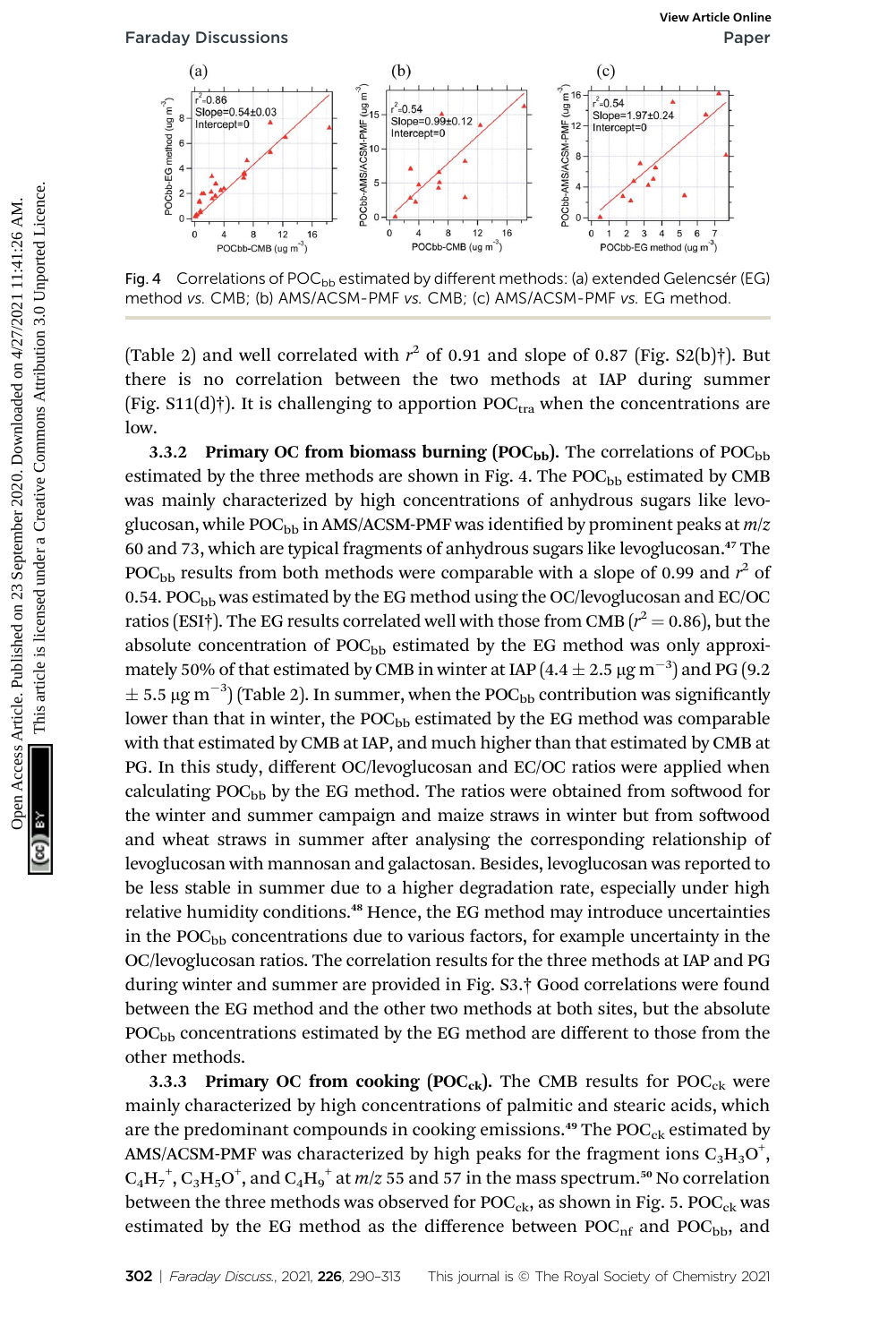

Fig. 5  $\degree$  Correlations of POC<sub>ck</sub> estimated by different methods: (a) extended Gelencsér (EG) method vs. CMB; (b) AMS/ACSM-PMF vs. CMB; (c) AMS/ACSM-PMF vs. EG method.

other biogenic POC was neglected. Hence,  $POC_{ck}$  could be overestimated by the EG method. AMS/ACSM-PMF is unable to separate traffic and cooking emissions perfectly.<sup>17–19</sup> Elser *et al.*<sup>51</sup> proposed the use of a multilinear engine (ME-2) controlled *via* a source finder (SoFi) to improve the source apportionment results obtained by PMF of AMS data. Abdullahi *et al.*<sup>52</sup> applied CMB for the source apportionment of atmospheric aerosols using the chemical profiles of molecular markers such as alkanes, PAHs, acids, and sterols from four different styles of cooking: Indian, Chinese, African and Western cooking. Their results showed very low sensitivity of CMB to the different cooking profiles applied, despite the difference in the source profiles. This may explain the less satisfactory correlation of  $POC_{ck}$  estimated by the 3 methods. Cooking was also reported as one of the most difficult sources to characterize in receptor modelling.<sup>46</sup> The correlation of  $POC_{ck}$  estimated using all three methods at IAP and PG during winter and summer was also investigated (Fig. S4†). No obvious correlation was observed, except at IAP in winter for the EG method and AMS-PMF, suggesting a large uncertainty in estimating  $POC<sub>ck</sub>$ . **Paper**<br>  $\frac{1}{2}$   $\frac{1}{2}$   $\frac{1}{2}$   $\frac{1}{2}$   $\frac{1}{2}$   $\frac{1}{2}$   $\frac{1}{2}$   $\frac{1}{2}$   $\frac{1}{2}$   $\frac{1}{2}$   $\frac{1}{2}$   $\frac{1}{2}$   $\frac{1}{2}$   $\frac{1}{2}$   $\frac{1}{2}$   $\frac{1}{2}$   $\frac{1}{2}$   $\frac{1}{2}$   $\frac{1}{2}$   $\frac{1}{2}$   $\frac{1}{2}$   $\$ 

3.3.4 Primary OC from non-fossil sources ( $\textrm{POC}_{\textrm{nf}}$ ). The correlations of  $\textrm{POC}_{\textrm{nf}}$ estimated by the three methods were also investigated (Fig. S5†). In the CMB results,  $POC<sub>nf</sub>$  is the sum of vegetative detritus, biomass burning and cooking. For the EG method and AMS/ACSM-PMF,  $POC<sub>nf</sub>$  is the sum of  $POC<sub>bb</sub>$  and  $POC<sub>ck</sub>$ . The correlation between CMB and AMS/ACSM-PMF was good with  $r^2$  of 0.83 and slope of 1.1. But the correlation between the EG method and the other two methods was not very good with  $r^2$  of 0.50-0.55 and slopes of 0.73-1.56. Uncertainties within the apportionments of  $POC_{bb}$  and  $POC_{ck}$  by the three methods make it difficult to quantify total non-fossil POC.

3.3.5 Secondary OC from all sources (SOC). The SOC estimated by AMS/ ACSM-PMF was poorly correlated with that estimated by the other two methods (Fig. 6). However, the SOC estimated by the EG method and the other OC estimated by CMB were better correlated with  $r^2$  of 0.72 and slope of 1.54. The correlation results for SOC estimated using all three methods at IAP and PG during winter and summer are provided in Fig. S6.† The SOC concentrations for the three methods correlated well with each other ( $r^2$  > 0.8) in summer at IAP and PG, with slopes ranging between 1.09 and 1.44. In winter, AMS/ACSM-PMF generally correlated well with the other two methods (Fig. S6†), but the absolute concentrations varied appreciably.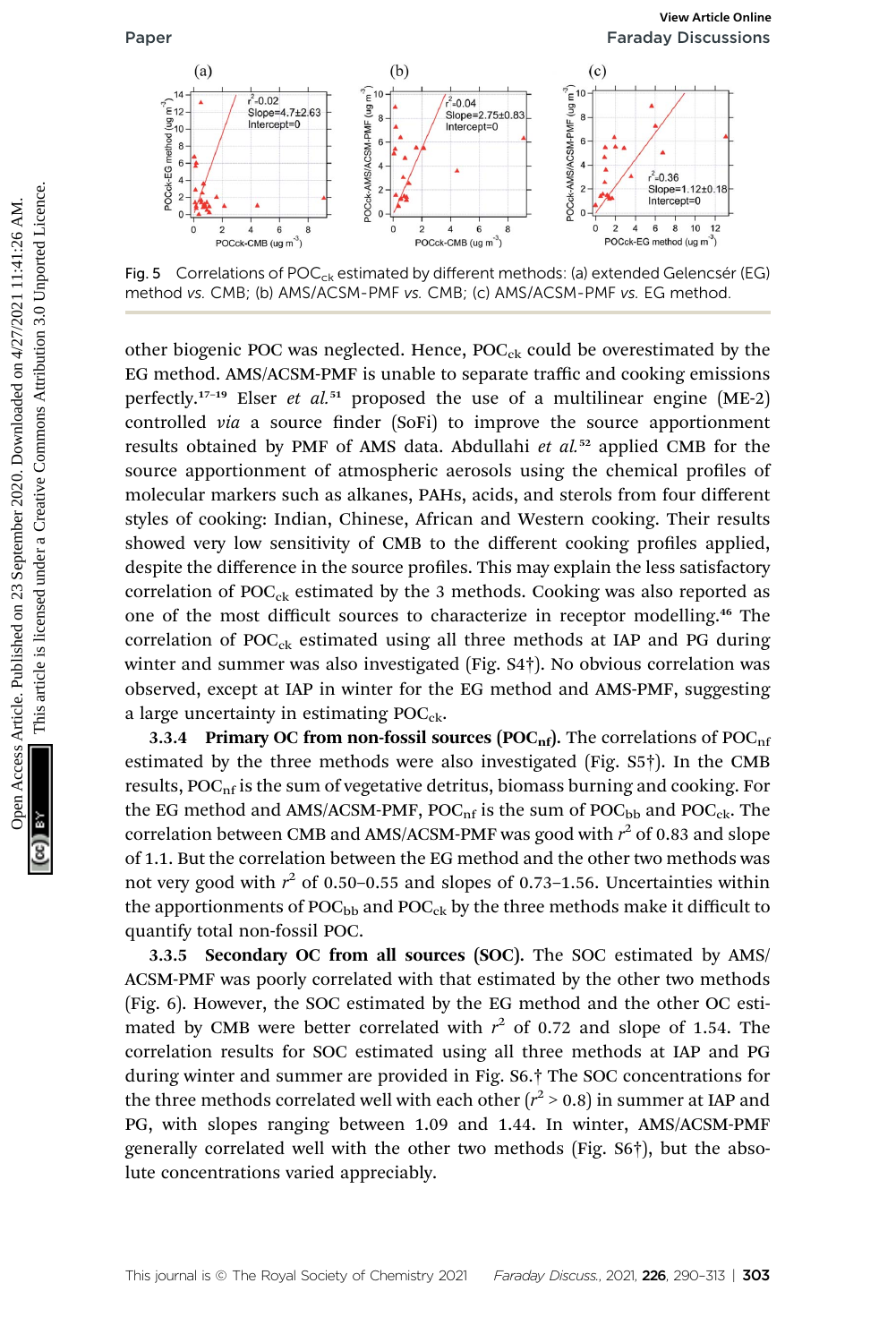

Fig. 6 Correlations of SOC estimated by different methods: (a) extended Gelencsér (EG) method vs. CMB; (b) AMS/ACSM-PMF vs. CMB; (c) AMS/ACSM-PMF vs. EG method.

### 3.4 Source apportionment of  $PM_{2.5}$

The  $PM_2$ <sub>5</sub> source apportionment results from PMF, CMB and AMS/ACSM-PMF were compared for samples collected on identical days (Table 3). It should be noted that PMF modelling was conducted based on filter-based data from 133 samples at both sites during winter and summer (Table S4†) but a comparison was only made for the dates when data was available for all methods. To reconstruct  $PM<sub>2.5</sub>$  using the OC source apportionment results obtained by CMB, the source contributions were calculated using the source-specific OC concentration multiplied by the  $OC/PM_2$ , ratio in the corresponding source profile; more details can be found elsewhere.<sup>36</sup> In addition, dust and SNA (sum of measured sulfate, nitrate and ammonium) were also added; dust (geological minerals) was calculated by eqn (1) below,<sup>53</sup> and for AMS/ACSM-PMF, SNA is the non-refractory sulfate, nitrate and ammonium in  $NR$ - $PM_{1.0}$ . Fartiday Discussions<br>
(b)<br>  $\frac{1}{2}$ <br>  $\frac{1}{2}$ <br>  $\frac{1}{2}$ <br>  $\frac{1}{2}$ <br>  $\frac{1}{2}$ <br>  $\frac{1}{2}$ <br>  $\frac{1}{2}$ <br>  $\frac{1}{2}$ <br>  $\frac{1}{2}$ <br>  $\frac{1}{2}$ <br>  $\frac{1}{2}$ <br>  $\frac{1}{2}$ <br>  $\frac{1}{2}$ <br>  $\frac{1}{2}$ <br>  $\frac{1}{2}$ <br>  $\frac{1}{2}$ <br>  $\frac{1}{2}$ <br>  $\frac{1}{2$ 

Geological minerals = 
$$
2.2Al + 2.49Si + 1.63Ca + 1.94Ti + 2.42Fe
$$
 (1)

As shown in Table 3, the measured concentrations of SNA at IAP were higher than those of the corresponding factor in PMF, but they were comparable at PG. The SNA concentration in the AMS data was much higher than the measured SNA concentration during winter, but lower than that in summer at IAP. Differences were also found between online ACSM and filter-based SNA concentrations in another study.<sup>54</sup> Possible reasons could be the uncertainties of SNA in ACSM analysis,<sup>55</sup> and the evaporation of ammonium nitrate and the difficulties in separating organosulfate from sulfate in AMS.<sup>56</sup> The lower average SNA concentration in PMF is probably due to the contribution of the secondary inorganics factor being zero in some samples, as computed by PMF. The dust concentration in PMF was around 2–3 times that estimated in the CMB results, suggesting that one of the PMF dust factors is misassigned.

For organics, PMF was unable to resolve either cooking or secondary sources. For coal combustion, the estimates were comparable for both CMB and PMF results in winter. But in summer, the concentration for CMB was higher than that in the PMF results. It is difficult for PMF to resolve different factors (both offline and online) when the concentrations are relatively low. However, CMB appears to be more sensitive in resolving different sources in low concentration PM samples. As the coal combustion factor was resolved by all methods at both sites during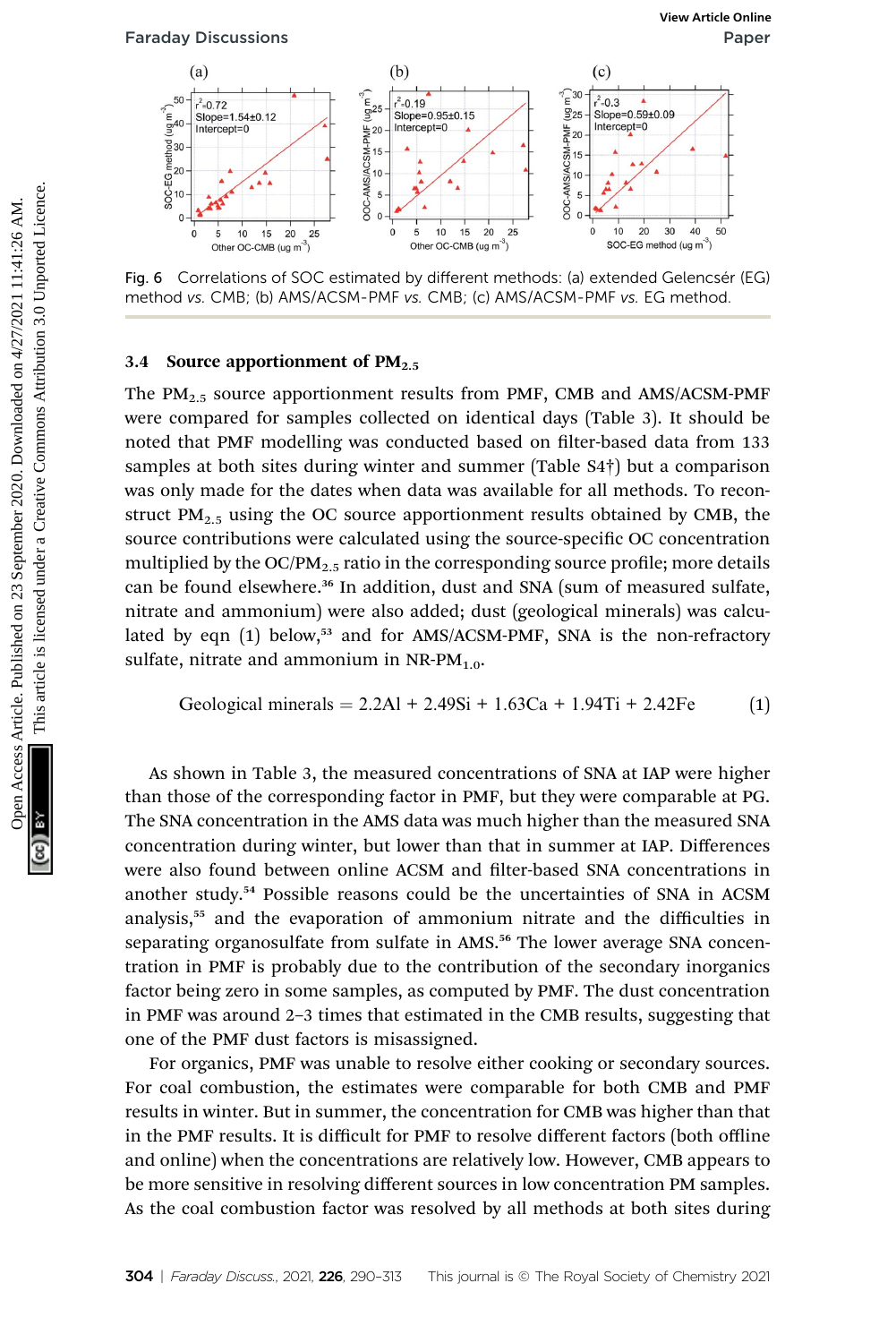| $A \cong A \cap T \cap \cap \cap T$ is a set of $A \cap T$<br>ネンゴ トラブライフィー<br>hon Douglood<br>シュ コンコン・プリ<br>" nen Access Article. Published on 73 Sentember<br>anom on 2. | A secondo la professor de la mondo de<br>umuu u Ulu |
|---------------------------------------------------------------------------------------------------------------------------------------------------------------------------|-----------------------------------------------------|
|                                                                                                                                                                           |                                                     |
|                                                                                                                                                                           | ì<br>١                                              |

|                               |                                                           |                            |                 | Table 3 Comparison of PM <sub>2.5</sub> source apportionment results (µg m <sup>-3</sup> ) obtained using different methods in winter and summer at the IAP and PG sites in Beijing |                 |                          |
|-------------------------------|-----------------------------------------------------------|----------------------------|-----------------|-------------------------------------------------------------------------------------------------------------------------------------------------------------------------------------|-----------------|--------------------------|
|                               | $= 24$<br>IAP winter $(n)$                                |                            |                 | LAP summer $(n =$                                                                                                                                                                   | 30)             |                          |
|                               | CMB                                                       | AMS/ACSM-PMF               | PMF             | CMB                                                                                                                                                                                 | AMS/ACSM-PMF    | PMF                      |
| <b>SNA</b>                    | $30.4 \pm 21.9$                                           | $44.5 \pm 35.4$            | $18.6 \pm 18.5$ | $18.1 \pm 11$                                                                                                                                                                       | $11.9 \pm 7.2$  | $11.7 \pm 12.1$          |
| Dust                          | $5.4 \pm 3.4$                                             | $\overline{a}$             | $8.5 \pm 5.9$   | $3.5 \pm 1.9$                                                                                                                                                                       |                 | $12.1 \pm 5.0$           |
| Coal combustion               | $18.6 \pm 12.1$                                           | $6.5 \pm 4.5$              | $17.4 \pm 15.0$ | $4.5 \pm 1.8$                                                                                                                                                                       | $0.0 \pm 0.0$   | $0.6\pm1.0$              |
| Traffic                       | $6.1 + 5.3$                                               | $0.0\pm0.0^b$              | $7.1\pm6.7$     | $0.8 \pm 0.4$                                                                                                                                                                       | $0.7 \pm 0.4$   | $\boldsymbol{1.8\pm1.8}$ |
| Biomass burning               | $\begin{array}{c} 8.8 \pm 6.6 \\ 3.1 \pm 2.8 \end{array}$ | $6.8 \pm 5.9$              | $30.4 \pm 20.4$ | $0.8\pm1$                                                                                                                                                                           | $0.0 + 0.0$     | $0.5\,\pm\,0.6$          |
| Cooking                       |                                                           | $6.1 + 4.2$                |                 | $1.0\pm0.6$                                                                                                                                                                         | $1.8\pm1$       |                          |
| Oil combustion                |                                                           |                            | $1.3\pm1.5$     |                                                                                                                                                                                     |                 | $1.6\pm1.9$              |
| Secondary OM                  | $13.1 \pm 11.9$                                           | $19.0 \pm 13.3$            |                 | $6.2 \pm 3.3$                                                                                                                                                                       | $7.6 \pm 3.7$   |                          |
| Sum                           | $85.6 \pm 51.3$                                           | $90.1 \pm 64.2$            | $83.2 \pm 49.4$ | $35 + 15.9$                                                                                                                                                                         | $22.2 \pm 10.3$ | $28.3 \pm 14.8$          |
| Gravimetric PM <sub>2.5</sub> | $98.2 + 67.5$                                             |                            |                 | $30.4 \pm 15.5$                                                                                                                                                                     |                 |                          |
|                               | $\Xi$<br>PG winter $(n =$                                 |                            |                 | $\vert\vert$<br>PG summer $(n$                                                                                                                                                      | ତ               |                          |
|                               | CMB                                                       | AMS/ACSM-PMF               | PMF             | CMB                                                                                                                                                                                 | AMS/ACSM-PMF    | PMF                      |
| <b>SNA</b>                    | $38.5 \pm 40.2$                                           | $\mathbf{N}.\mathbf{D}.^c$ | $33.8 \pm 45.6$ | $21.8 \pm 15.5$                                                                                                                                                                     | Q.<br>Z         | $17.2 \pm 15.3$          |
| Dust                          | $3.2\pm2.2$                                               |                            | $7.9 \pm 8.5$   | $3.2 \pm 1.3$                                                                                                                                                                       |                 | $7.7 \pm 2.6$            |
| Coal combustion               | $24.9 \pm 12.3$                                           | $15.9 \pm 11.4$            | $21.1 \pm 19$   | $9.8 \pm 5.9$                                                                                                                                                                       | R.D.            | $6.6 \pm 2.8$            |
| Traffic                       | $16.3 \pm 11.6$                                           | $9.4 \pm 7.3$              | $3.8 + 3.5$     | $\begin{array}{c} 1.2\,\pm\,0.6\\ 2.7\,\pm\,1.5 \end{array}$                                                                                                                        | R.D.            | $1.2\pm1.4$              |
| Biomass burning               | $19.4 \pm 13$                                             | $9.4 \pm 8.7$              | $31.7 \pm 27.5$ |                                                                                                                                                                                     | i<br>Ri         | $0.1 \pm 0.3$            |

| Secondary OM                         | $13.1 \pm 11.9$                       | $19.0 \pm 13.3$ | $\overline{\phantom{a}}$ | $6.2 \pm 3.3$                  | $7.6\pm3.7$          | $\begin{array}{c} \hline \end{array}$ |
|--------------------------------------|---------------------------------------|-----------------|--------------------------|--------------------------------|----------------------|---------------------------------------|
| Gravimetric PM <sub>2.5</sub><br>Sum | $98.2 \pm 67.5$<br>51.3<br>85.6 $\pm$ | $90.1 \pm 64.2$ | $83.2 + 49.4$            | $30.4 \pm 15.5$<br>$35 + 15.9$ | $22.2 \pm 10.3$      | $28.3 \pm 14.8$                       |
|                                      | PG winter $(n = 11)$                  |                 |                          | PG summer $(n = 6)$            |                      |                                       |
|                                      | CMB                                   | AMS/ACSM-PMF    | PMF                      | CMB                            | AMS/ACSM-PMF         | PMF                                   |
| <b>SNA</b>                           | $38.5 \pm 40.2$                       | $N.D.c$         | $33.8 \pm 45.6$          | $21.8\,\pm\,15.5$              | Q.<br>Z.             | $17.2 \pm 15.3$                       |
| Dust                                 | $3.2 \pm 2.2$                         |                 | 7.9 $\pm$ 8.5            | $3.2\pm1.3$                    |                      | $7.7 \pm 2.6$                         |
| Coal combustion                      | $24.9 \pm 12.3$                       | $15.9 \pm 11.4$ | $21.1 \pm 19$            | $9.8 \pm 5.9$                  |                      | $6.6 \pm 2.8$                         |
| Traffic                              | $16.3 \pm 11.6$                       | $9.4 \pm 7.3$   | $3.8\,\pm\,3.5$          | $1.2\,\pm\,0.6$                | R.D.<br>X.D.<br>X.D. | $1.2\pm1.4$                           |
| Biomass burning                      | $19.4 \pm 13$                         | $9.4 \pm 8.7$   | $31.7\pm27.5$            | $2.7 \pm 1.5$                  |                      | $0.1 \pm 0.3$                         |

Paper Faraday Discussions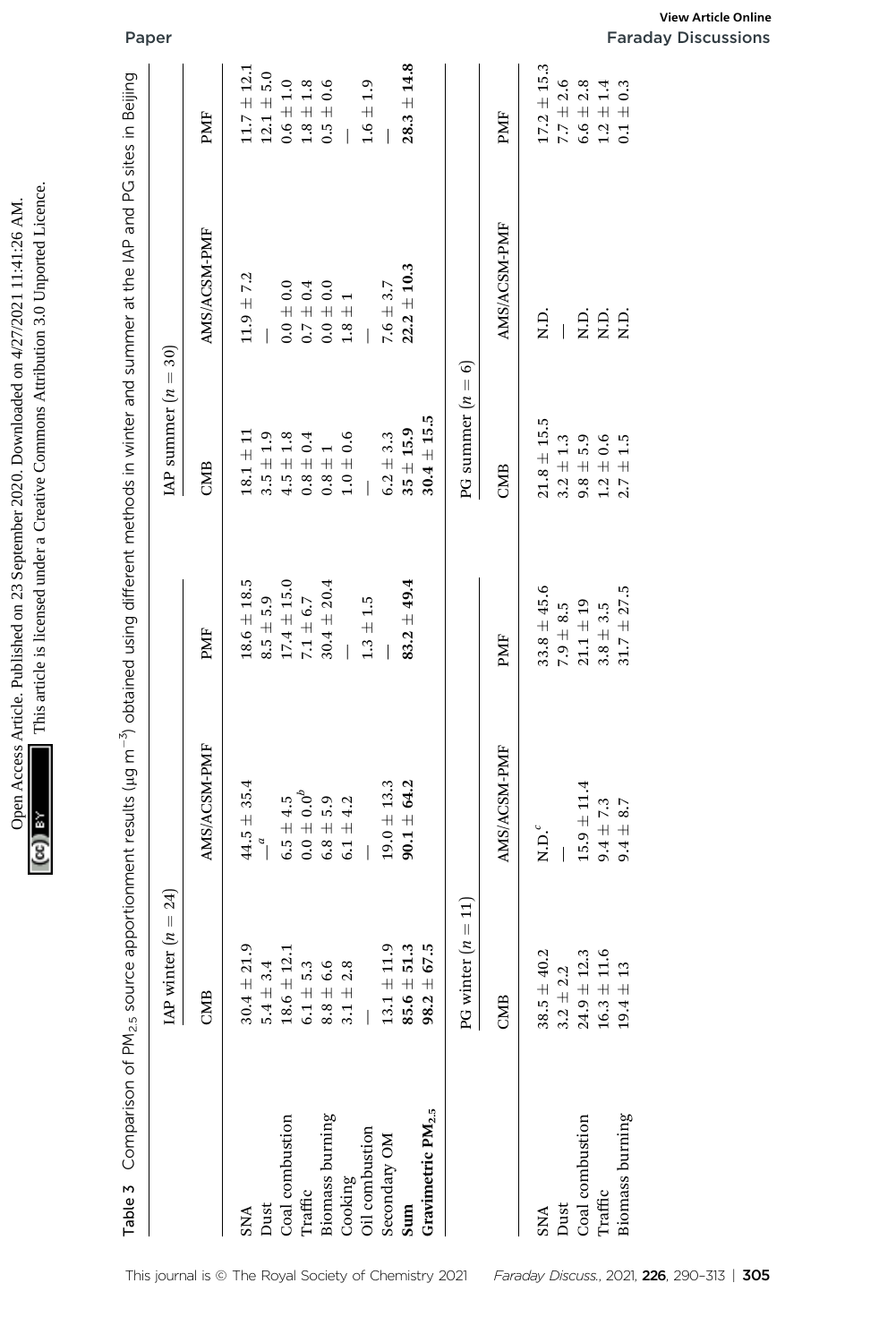| <b>Transfer on <math>4/2/2</math> 11</b>                                                        |                                                                                            |
|-------------------------------------------------------------------------------------------------|--------------------------------------------------------------------------------------------|
| le Published on 73 September 2020. Download<br>01 2020. DO<br>ind<br>22.23<br><b>CEA MARGET</b> | $\frac{1}{2}$ is licensed under a Creative Commons Attribution 3<br>コンコン<br>$\overline{1}$ |
| Then Access Article. 1                                                                          |                                                                                            |

| $36.6 \pm 20.4$<br>$3.9 \pm 2.2$<br>PMF<br>AMS/ACSM-PMF<br>N.D.<br>Q.<br>N.D.<br>R.D.<br>PG summer $(n = 6)$<br>$38.0 + 22.0$<br>$48.6 \pm 23.9$<br>$8.6\,\pm\,5.0$<br>$0.7 \pm 0.6$<br>CMB<br>$105.8 \pm 87.7$<br>$7.4 \pm 7.9$<br>PMF | $\alpha$ "—" means the method could not resolve the corresponding source. $^b$ The source contribution is marked as "0.0 ± 0.0" when it is too low to be identified as a single factor in AMS/ACSM-PMF. " "N.D." means no data av<br>AMS/ACSM-PMF<br>$12.9 \pm 10.3$<br>$6.6 \pm 3.6$ |  | <b>Faraday Discussions</b>                                                                     | View Article Online |
|-----------------------------------------------------------------------------------------------------------------------------------------------------------------------------------------------------------------------------------------|---------------------------------------------------------------------------------------------------------------------------------------------------------------------------------------------------------------------------------------------------------------------------------------|--|------------------------------------------------------------------------------------------------|---------------------|
|                                                                                                                                                                                                                                         |                                                                                                                                                                                                                                                                                       |  |                                                                                                |                     |
|                                                                                                                                                                                                                                         |                                                                                                                                                                                                                                                                                       |  |                                                                                                |                     |
|                                                                                                                                                                                                                                         |                                                                                                                                                                                                                                                                                       |  |                                                                                                |                     |
|                                                                                                                                                                                                                                         |                                                                                                                                                                                                                                                                                       |  |                                                                                                |                     |
| vegetative detritus; for AMS/ACSM-PMF, it also includes NR-Cl<br>$\Xi$<br>PG winter $(n =$<br>$131.9 \pm 107.6$<br>$138.0 + 99.4$<br>$31.3\pm22.8$<br>$0.8 \pm 0.7$<br>CMB                                                              |                                                                                                                                                                                                                                                                                       |  | Gravimetric PM <sub>2.5</sub><br>Oil combustion<br>Secondary OM<br>Cooking<br>$\mathbf{Sum}^d$ |                     |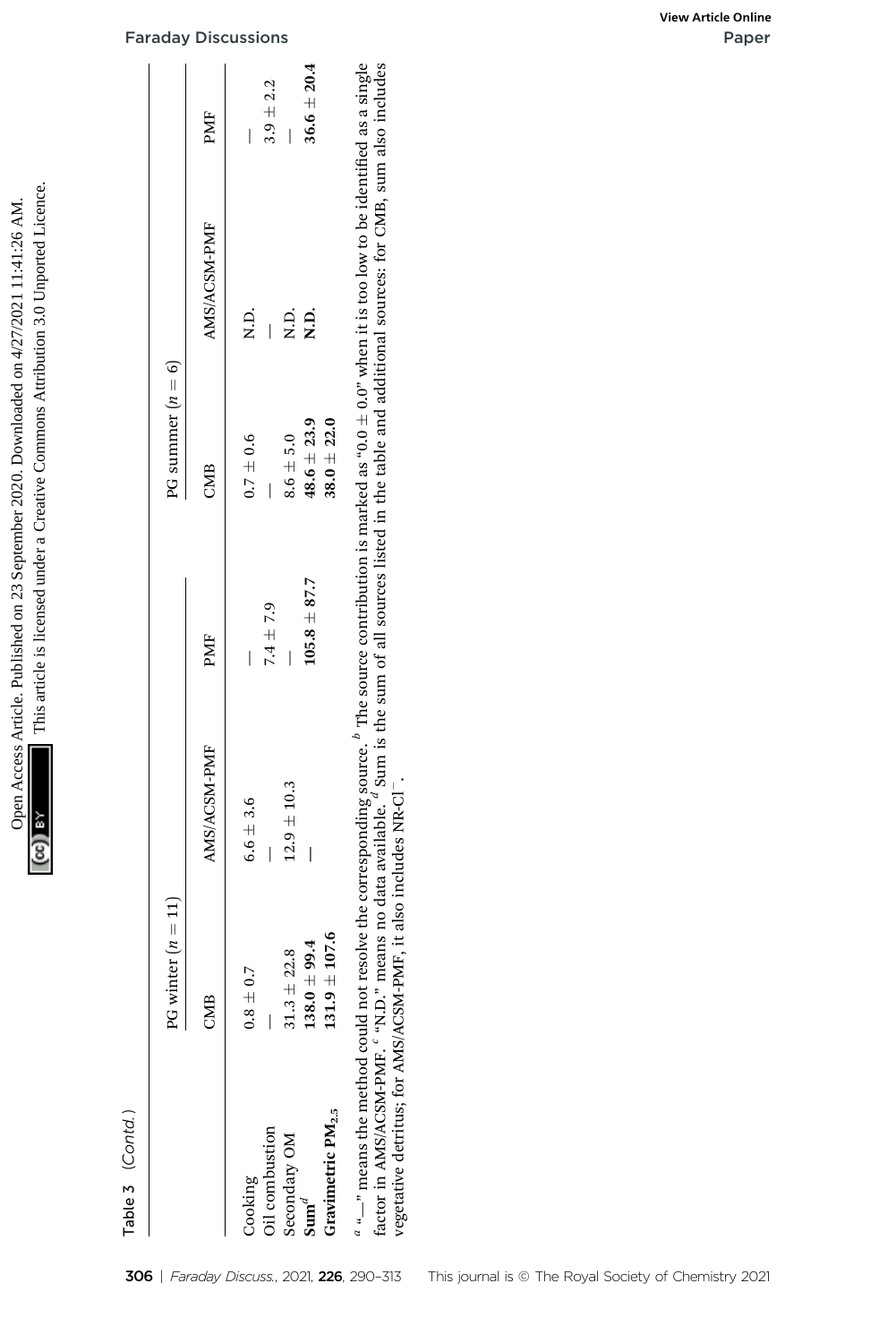# Paper Faraday Discussions

winter, the time series and correlations at IAP and PG are provided in Fig. S7 and S8,† respectively. Generally good correlation  $(r^2 > 0.7)$  was only found between<br>CMB and AMS/ACSM-DME at both sites, but the concentrations were somewhat CMB and AMS/ACSM-PMF at both sites, but the concentrations were somewhat different.

The time series of biomass burning aerosols at both sites estimated by all 3 methods followed a similar trend (Fig. S9 and S10†). Moderately good correlations of the 3 methods were found at PG, but the concentrations varied. Biomass burning is a significant factor in PMF, which resulted in over 30  $\mu$ g m<sup>-3</sup> of BBrelated  $PM_{2.5}$  in winter at both sites. This is much higher than the BB aerosol concentrations estimated by CMB and AMS/ACSM-PMF. A comparative analysis of applications of PMF to multi-constituent chemical datasets from Beijing has demonstrated the inconsistency of their findings and the problematic nature of the application of this method to Beijing aerosols,<sup>41</sup> consistent with the findings of this study. In summer, the BB-related  $PM<sub>2.5</sub>$  concentrations estimated by CMB were 0.8 and 2.7  $\mu$ g m<sup>-3</sup> at IAP and PG, respectively. However, those estimated by PMF were only 0.5 and 0.1  $\mu$ g m<sup>-3</sup> at IAP and PG, respectively. PG is a rural site, where BB is used for cooking and heating. This is shown in the results from both the  ${}^{14}$ C/EG method and CMB. Hence, PMF probably did not successfully resolve BB emissions. **Paper**<br>
Faraday Discussions<br>
winter, the time series and correlation ( $\vec{r}^2 > 0.7$ ) was only found between<br>
CMB and AMS/ACSM-PMF at both sites, but the concentrations were somewhat<br>
different.<br>
CMB and AMS/ACSM-PMF at

The average concentrations of traffic related particles were generally low and comparable for the different methods in summer, but with no correlation of the time series and concentrations (Fig. S11†). In winter, the concentrations of traffi<sup>c</sup> particles are comparable for CMB (6.1  $\pm$  5.3  $\mu$ g m<sup>-3</sup>) and PMF (7.1  $\pm$  6.7  $\mu$ g m<sup>-3</sup>) at IAP but no obvious correlation is observed (Fig. S12†); those estimated by CMB (16.3  $\pm$  11.6 µg m<sup>-3</sup>) and ACSM-PMF (9.4  $\pm$  7.3 µg m<sup>-3</sup>) at PG were much higher than that estimated by PMF  $(3.8 \pm 3.5 \mu g \text{ m}^{-3})$ , but the time series are well correlated (Fig. S13†).

Cooking emissions were only resolved by CMB and AMS/ACSM-PMF. At the IAP site, the cooking OA (COA) concentrations estimated by CMB are about half those estimated by AMS-PMF during both seasons, which is consistent with other studies which reported that COA was overestimated around 2-fold by AMS-PMF.<sup>4,46</sup> The COA concentration at PG was much higher in the ACSM-PMF results  $(6.6 \pm 3.6 \,\mathrm{\upmu g\,m}^{-3})$  than for CMB  $(0.8 \pm 0.7 \,\mathrm{\upmu g\,m}^{-3})$ , suggesting other influences on one or the other method.

Overall, the CMB source apportionment results appear more representative of reality based on the intercomparison and correlation analysis. From the CMB modelling results, the major sources of  $PM_{2.5}$  in Beijing were secondary inorganic ions, secondary organic aerosols, primary coal combustion and biomass burning emissions. The relative abundance of source contributions (%) in the CMB results at IAP and PG during haze and non-haze days was also investigated (Table S6†). SNA increased significantly during haze days, especially on the haze day  $(27<sup>th</sup>$  May 2017) in summer. This is consistent with secondary inorganic aerosol formation making a major contribution to haze formation in Beijing. Liu et al. (2019)<sup>57</sup> applied PMF for  $PM_{2.5}$  source apportionment of online data recorded in urban Beijing (Peking University, PKU) with 1 h time resolution during the same winter campaign and resolved 6 sources including dust, coal, industry, traffic, biomass and secondary sources. The contribution from combined coal and industry sources to  $PM_{2.5}$  for PMF at PKU was comparable with that from combined industrial and residential coal combustion for CMB at IAP (Table S6†) during haze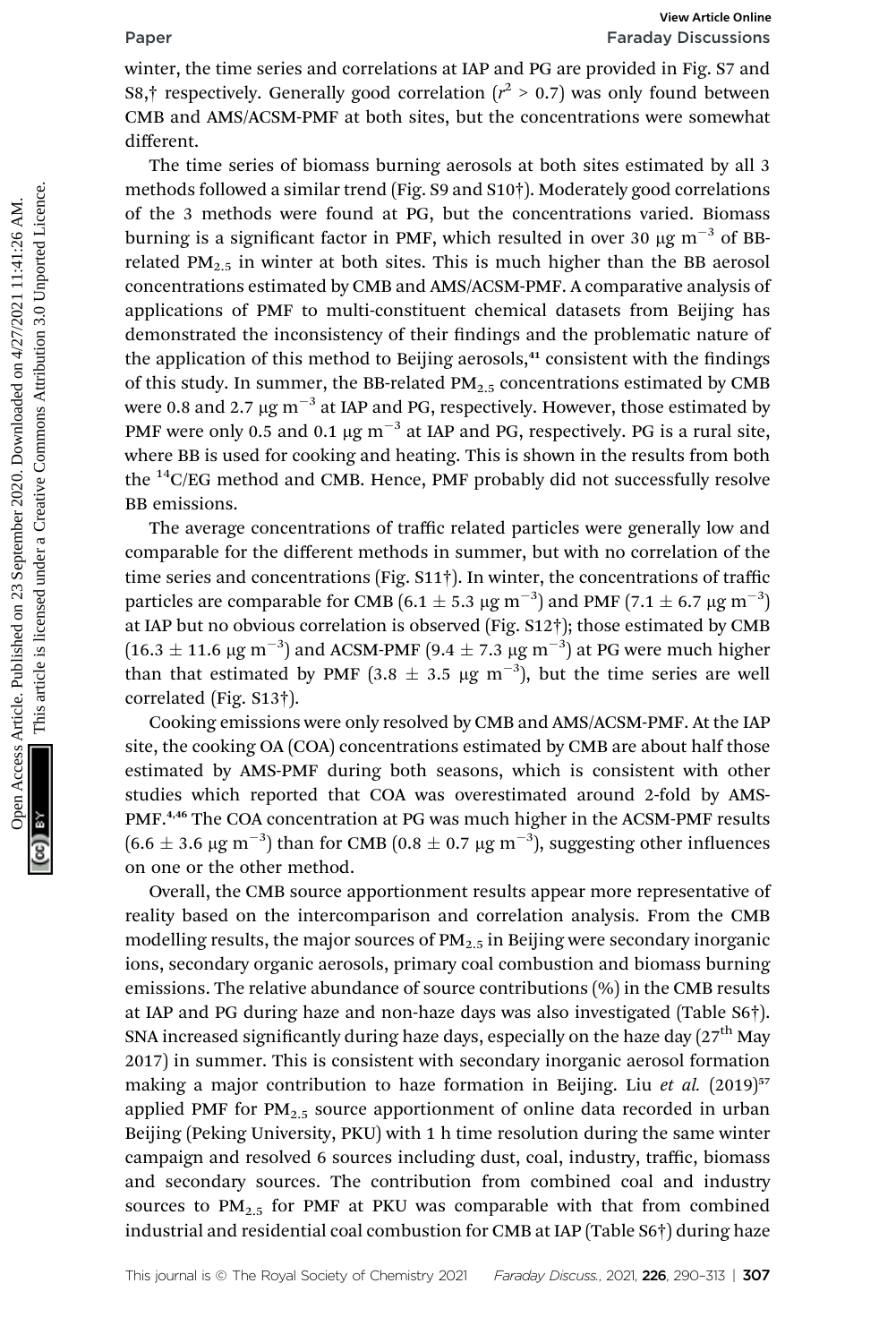(22–24%) and non-haze days (20–21%). The contributions from biomass burning, dust and traffic emissions to  $PM_{2.5}$  were higher on non-haze days in both studies. But the percentages of biomass burning and traffic were generally much higher for PMF-PKU than CMB, especially on non-haze days. While secondary particles (SNA + secondary OM) during haze and non-haze days were higher for CMB (52% and 45%) than for PMF-PKU (44% and 21%). This is probably because the secondary organic sources were not very well separated in PMF as mentioned earlier. Faraday Discussions<br>
(22-24%) The contributions from biomass burning<br>
dust and non-haze dust in the percentages of biomass burning and traffic were generally much higher<br>
dust and After Unkm CMB, especially on non-haze du

# 4. Summary

The <sup>14</sup>C/extended Gelencsér (EG) method, PMF, CMB and AMS/ACSM-PMF were used for the source apportionment of OC, EC and  $PM<sub>2.5</sub>$  at urban and rural sites in Beijing during winter and summer. The results from these methods were intercompared and evaluated through correlation analysis. The results of the OC source apportionment intercomparison are summarized here:

(1) The reconstructed OC from all apportioned sources was comparable for CMB, the EG method and AMS/ACSM-PMF, but lower for PMF, which is due to the inability of PMF to model heavily polluted events and separate POC and SOC.

(2) CMB, the EG method and AMS/ACSM-PMF provide a consistent apportionment of  $POC<sub>f</sub>$  in haze samples. CMB and the EG method are consistent in separating OC into  $POC_f$ ,  $POC_{nf}$  and SOC in non-haze samples, but the AMS/ ACSM-PMF and PMF methods are not.

(3) For fossil fuel sources, a strong correlation was found between CMB and both the EG method and AMS/ACSM-PMF for POC<sub>f</sub>. Coal combustion POC (POC<sub>cc</sub>) and traffic POC (POC $_{\text{tra}}$ ) were also correlated for CMB and AMS/ACSM-PMF, with slopes close to 1.

(4) For non-fossil fuel sources, the correlation of  $\textrm{POC}_\textrm{nf}$  estimated by CMB and AMS/ACSM-PMF was good with  $r^2$  of 0.83 and a slope of 1.1, while the correlation of the  $POC<sub>nf</sub>$  estimated by the EG method with that estimated by CMB and AMS/ ACSM-PMF was not very good. The  $POC<sub>bb</sub>$  concentrations provided by CMB and  $AMS/ACSM-PMF$  were more comparable. The  $POC_{ck}$  concentrations were less correlated for the three methods, suggesting large uncertainty in estimating  $\text{POC}_{\text{ck}}$ .

Receptor modelling of  $PM_{2.5}$  in Beijing showed that it arises mainly from secondary inorganic and organic aerosols, primary coal combustion and biomass burning emissions. The  $PM_{2.5}$  source apportionment intercomparison shows that:

(1) For coal combustion, the time series of CMB and AMS/ACSM-PMF correlated well. Comparable concentration levels were only found for CMB and PMF in the winter.

(2) For biomass burning, the time series of CMB, PMF and AMS/ACSM-PMF correlated well, but the concentrations are only comparable at IAP during winter. The PMF results were problematic as biomass burning emissions are heavily overestimated.

(3) The average concentrations of traffic related particles were generally comparable for the different methods except at PG during winter.

(4) The cooking aerosol estimates by AMS/ACSM-PMF and CMB varied significantly. The secondary OM concentrations were comparable for CMB and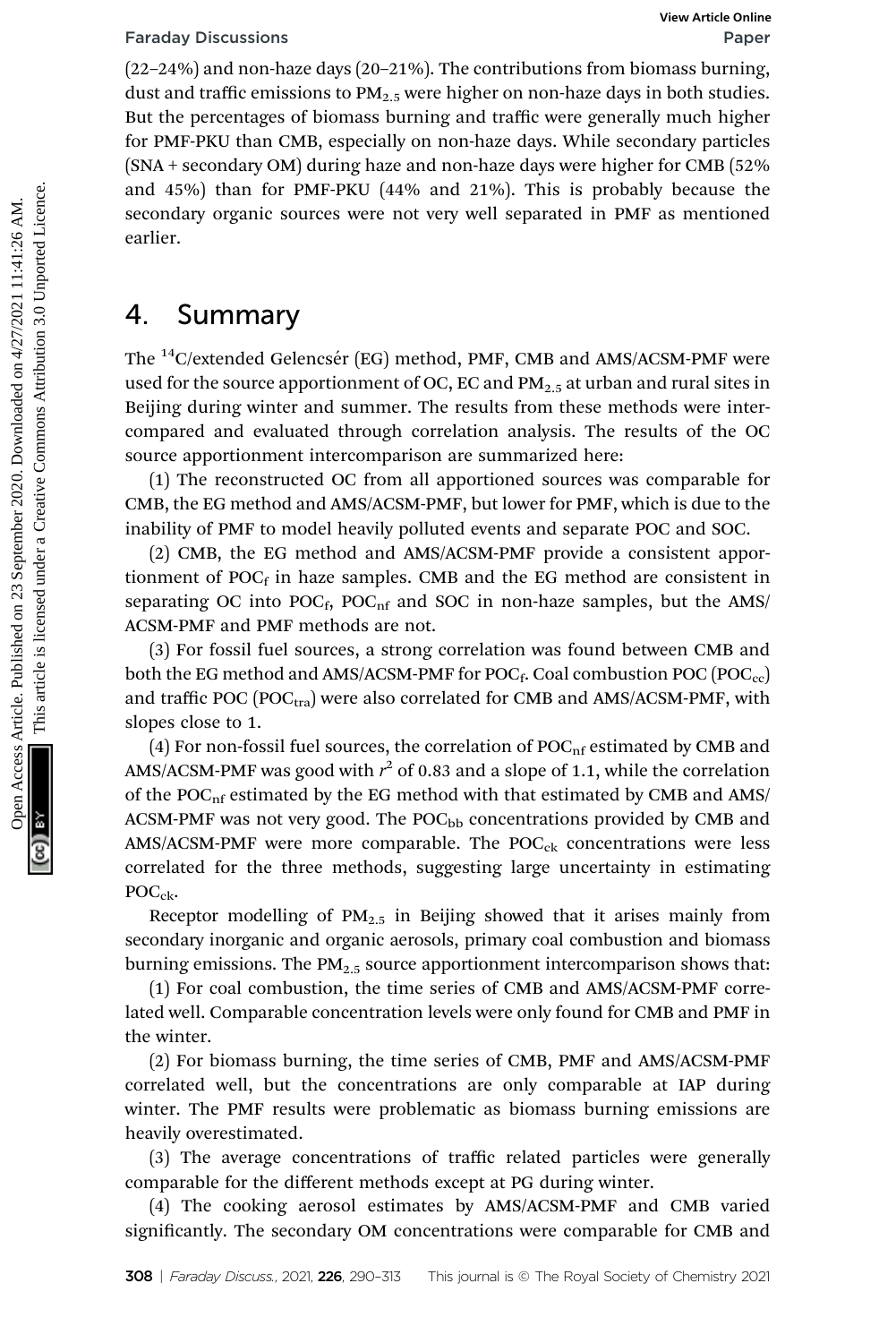AMS/ACSM-PMF at IAP, but those at PG differed signicantly. PMF did not resolve either cooking or secondary sources.

(5) The measured SNA concentration at IAP was higher than the SNA factor in PMF, but they were comparable at PG. The dust concentration in PMF was around 2–3 times that estimated in the CMB results, suggesting that at least one of the PMF dust factors is misassigned.

Our intercomparison exercise suggests that although there are some consistencies, the contributions of several sources modelled by CMB, PMF and AMS/ ACSM-PMF differed significantly. The results from the CMB model appear to be both comprehensive and most consistent with those from other methods, whereas PMF did not work well with the APHH-Beijing dataset.

# Author contributions

Z. S. and R. M. H. conceived the idea, J. X. conducted the method intercomparison and wrote the paper with the help of Z. S., R. M. H. and all co-authors. T. V. V. and D. L. conducted the aerosol sampling and laboratory-based chemical analyses. X. W. and J. X. conducted the CMB modelling at the PG and IAP sites, respectively. D. S. conducted the PMF modelling. A. V., V. M. and G. S. carried out the  $^{14}$ C analysis. S. S. and A. S. H. P. supervised the  $^{14}$ C analysis. S. H. conducted the analysis with the extended Gelencsér (EG) method incorporating  $^{14}$ C data. Y. S. provided the AMS-PMF data. X. W. provided the ACSM-PMF data. All authors discussed the results and commented on this paper. Facebook Articles. Published on 23 September 2020. The measured SNA concentration at LAP was higher than the SNA factor in FMC in the system and the CMB article in CMB creative commonsion in FMC was streamed.<br>
September 20

# Conflicts of interest

The authors declare that they have no conflict of interest.

# Acknowledgements

This research was funded by the Natural Environment Research Council (Grant No: NE/N007190/1, NE/R005281/1, NE/S006699/1). We thank Bill Bloss, Leigh Crilley, and Louisa Kramer from the University of Birmingham, Siyao Yue, Liangfang Wei, Hong Ren, Qiaorong Xie, Wanyu Zhao, Linjie Li, Ping Li, Shengjie Hou, and Qingqing Wang from the Institute of Atmospheric Physics, Rachel Dunmore, Ally Lewis, Jacqui Hamilton and James Lee from the University of York, Kebin He and Xiaoting Cheng from Tsinghua University, James Allan and Hugh Coe from the University of Manchester, Yiqun Han and Hanbing Zhang from King's College London, and Tong Zhu from Peking University for providing logistic and scientific support for the field campaigns. V. M. acknowledges the A. G. Leventis Foundation for a doctoral student Educational Grant.

# References

- 1 B. Liu, N. Song, Q. Dai, R. Mei, B. Sui, X. Bi and Y. Feng, Atmos. Res., 2016, 170, 23–33.
- 2 R. Lyu, Z. Shi, M. S. Alam, X. Wu, D. Liu, T. V. Vu, C. Stark, R. Xu, P. Fu, Y. Feng and R. M. Harrison, Atmos. Environ., 2019, 202, 244–255.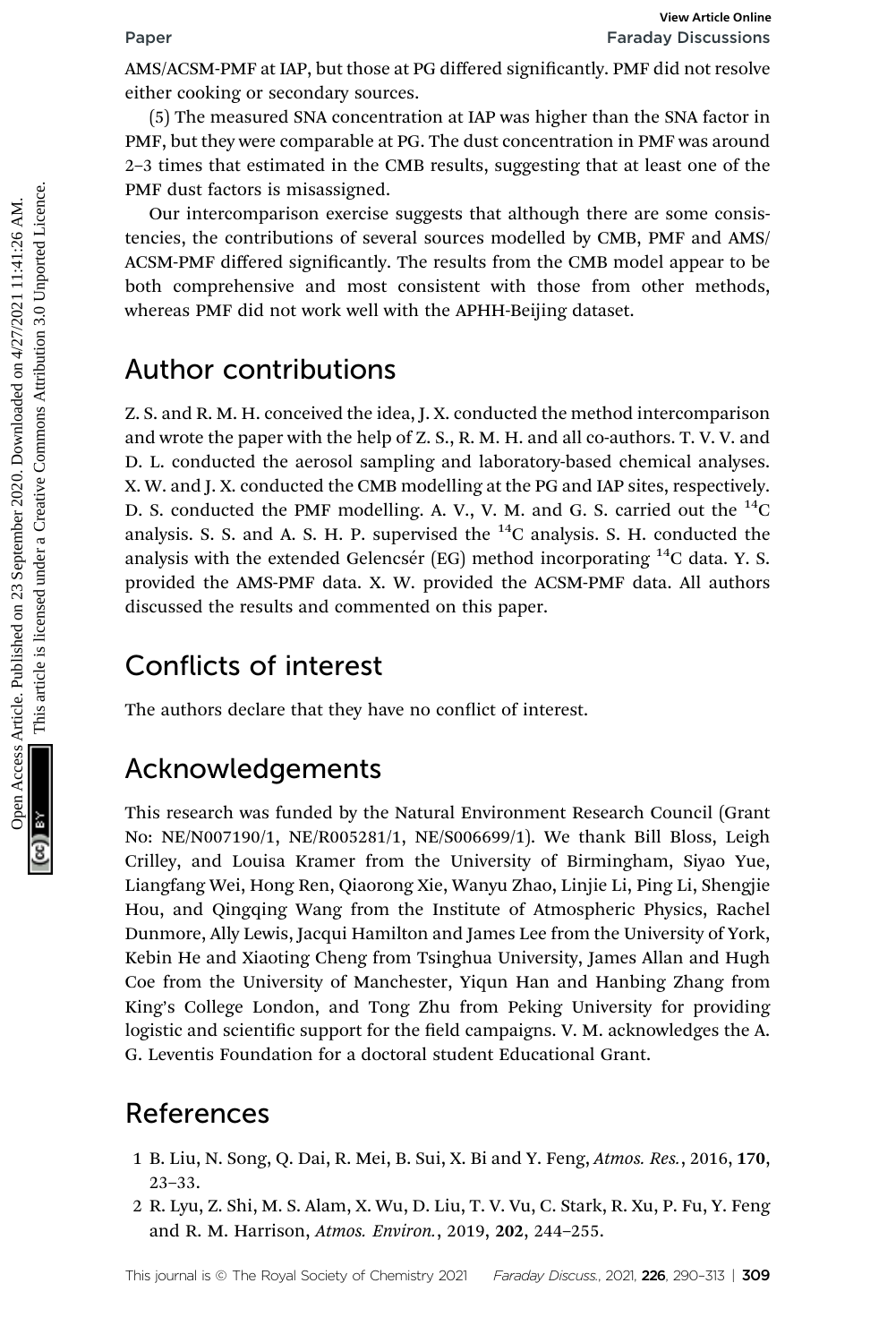- 3 Z. Shi, T. Vu, S. Kotthaus, R. M. Harrison, S. Grimmond, S. Yue, T. Zhu, J. Lee, Y. Han, M. Demuzere, R. E. Dunmore, L. Ren, D. Liu, Y. Wang, O. Wild, J. Allan, W. J. Acton, J. Barlow, B. Barratt, D. Beddows, W. J. Bloss, G. Calzolai, D. Carruthers, D. C. Carslaw, Q. Chan, L. Chatzidiakou, Y. Chen, L. Crilley, H. Coe, T. Dai, R. Doherty, F. Duan, P. Fu, B. Ge, M. Ge, D. Guan, J. F. Hamilton, K. He, M. Heal, D. Heard, C. N. Hewitt, M. Hollaway, M. Hu, D. Ji, X. Jiang, R. Jones, M. Kalberer, F. J. Kelly, L. Kramer, B. Langford, C. Lin, A. C. Lewis, J. Li, W. Li, H. Liu, J. Liu, M. Loh, K. Lu, F. Lucarelli, G. Mann, G. McFiggans, M. R. Miller, G. Mills, P. Monk, E. Nemitz, F. O'Connor, B. Ouyang, P. I. Palmer, C. Percival, O. Popoola, C. Reeves, A. R. Rickard, L. Shao, G. Shi, D. Spracklen, D. Stevenson, Y. Sun, Z. Sun, S. Tao, S. Tong, Q. Wang, W. Wang, X. Wang, X. Wang, Z. Wang, L. Wei, L. Whalley, X. Wu, Z. Wu, P. Xie, F. Yang, Q. Zhang, Y. Zhang, Y. Zhang and M. Zheng, Atmos. Chem. Phys., 2019, 19, 7519–7546. Faraday Discussions<br>
3 Z. Shi, T. Vu, S. Kotthaus, R. M. Harrison, S. Grimmond, S. Vue, T. Zhu, J. Lee,<br>
V. H. Article. P. C. Cashaw, Q. Caland, D. Barratt, D. Beddows, W. J. Bloss, G. Calzolai,<br>
D. Carriclers, D. C. Casha
	- 4 J. Yin, S. A. Cumberland, R. M. Harrison, J. Allan, D. E. Young, P. I. Williams and H. Coe, Atmos. Chem. Phys., 2015, 15, 2139–2158.
	- 5 J. G. Watson, J. C. Chow, D. H. Lowenthal, L. C. Pritchett, C. A. Frazier, G. R. Neuroth and R. Robbins, Atmos. Environ., 1994, 28, 2493–2505.
	- 6 J. Yin, R. M. Harrison, Q. Chen, A. Rutter and J. J. Schauer, Atmos. Environ., 2010, 44, 841–851.
	- 7 I. El Haddad, N. Marchand, H. Wortham, C. Piot, J. L. Besombes, J. Cozic, C. Chauvel, A. Armengaud, D. Robin and J. L. Jaffrezo, Atmos. Chem. Phys., 2011, 11, 2039–2058.
	- 8 I. M. Ulbrich, M. R. Canagaratna, Q. Zhang, D. R. Worsnop and J. L. Jimenez, Atmos. Chem. Phys., 2009, 9, 2891–2918.
	- 9 J. A. Engel-Cox and S. A. Weber, J. Air Waste Manage. Assoc., 2007, 57, 1307– 1316.
	- 10 A. Reff, S. I. Eberly and P. V. Bhave, J. Air Waste Manage. Assoc., 2007, 57, 146– 154.
	- 11 S. G. Brown, S. Eberly, P. Paatero and G. A. Norris, Sci. Total Environ., 2015, 518–519, 626–635.
	- 12 M. R. Canagaratna, J. T. Jayne, J. L. Jimenez, J. D. Allan, M. R. Alfarra, Q. Zhang, T. B. Onasch, F. Drewnick, H. Coe, A. Middlebrook, A. Delia, L. R. Williams, A. M. Trimborn, M. J. Northway, P. F. DeCarlo, C. E. Kolb, P. Davidovits and D. R. Worsnop, Mass Spectrom. Rev., 2007, 26, 185–222.
	- 13 S. H. Budisulistiorini, M. R. Canagaratna, P. L. Croteau, W. J. Marth, K. Baumann, E. S. Edgerton, S. L. Shaw, E. M. Knipping, D. R. Worsnop, J. T. Jayne, A. Gold and J. D. Surratt, *Environ. Sci. Technol.*, 2013, 47, 5686-5694.
	- 14 W. Xu, Y. Sun, Q. Wang, J. Zhao, J. Wang, X. Ge, C. Xie, W. Zhou, W. Du, J. Li, P. Fu, Z. Wang, D. R. Worsnop and H. Coe, J. Geophys. Res.: Atmos., 2019, 124, 1132–1147.
	- 15 N. Takegawa, Y. Miyazaki, Y. Kondo, Y. Komazaki, T. Miyakawa, J. L. Jimenez, J. T. Jayne, D. R. Worsnop, J. D. Allan and R. J. Weber, Aerosol Sci. Technol., 2005, 39, 760–770.
	- 16 D. A. Day, S. Liu, L. M. Russell and P. J. Ziemann, Atmos. Environ., 2010, 44, 1970–1979.
	- 17 M. Crippa, F. Canonaco, V. A. Lanz, M. Äijälä, J. D. Allan, S. Carbone, G. Capes, D. Ceburnis, M. Dall'Osto, D. A. Day, P. F. DeCarlo, M. Ehn, A. Eriksson, E. Freney, L. Hildebrandt Ruiz, R. Hillamo, J. L. Jimenez, H. Junninen,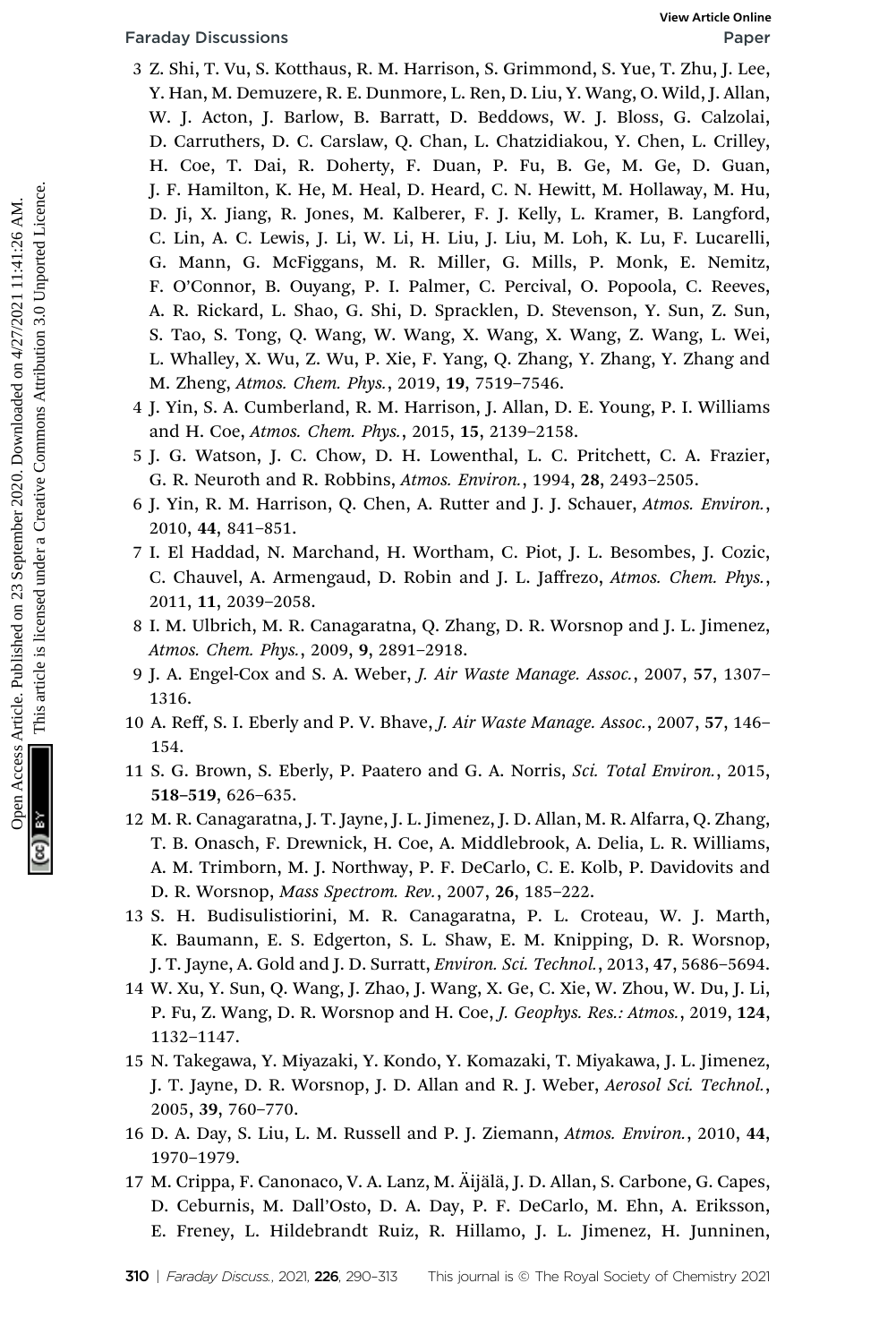A. Kiendler-Scharr, A. M. Kortelainen, M. Kulmala, A. Laaksonen, A. A. Mensah, C. Mohr, E. Nemitz, C. O'Dowd, J. Ovadnevaite, S. N. Pandis, T. Petäjä, L. Poulain, S. Saarikoski, K. Sellegri, E. Swietlicki, P. Tiitta, D. R. Worsnop, U. Baltensperger and A. S. H. Prévôt, Atmos. Chem. Phys., 2014, 14, 6159–6176.

- 18 C. Mohr, J. A. Huffman, M. J. Cubison, A. C. Aiken, K. S. Docherty, J. R. Kimmel, I. M. Ulbrich, M. Hannigan and J. L. Jimenez, Environ. Sci. Technol., 2009, 43, 2443–2449.
- 19 L. Xu, S. Suresh, H. Guo, R. J. Weber and N. L. Ng, Atmos. Chem. Phys., 2015, 15, 7307–7336.
- 20 Y. L. Zhang, R. J. Huang, I. El Haddad, K. F. Ho, J. J. Cao, Y. Han, P. Zotter, C. Bozzetti, K. R. Daellenbach, F. Canonaco, J. G. Slowik, G. Salazar, M. Schwikowski, J. Schnelle-Kreis, G. Abbaszade, R. Zimmermann, U. Baltensperger, A. S. H. Prévôt and S. Szidat, Atmos. Chem. Phys., 2015, 15, 1299–1312. Facebook Articles. Article. Published on 23 September 2020. Downloaded and Access Articles. Published and A. September 2021, A. A. This article is licensed under a A. S. Downloade under 2021, A. This article is licensed un
	- 21 P. Zotter, V. G. Ciobanu, Y. L. Zhang, I. El-Haddad, M. Macchia, K. R. Daellenbach, G. A. Salazar, R. J. Huang, L. Wacker, C. Hueglin, A. Piazzalunga, P. Fermo, M. Schwikowski, U. Baltensperger, S. Szidat and A. S. H. Prévôt, Atmos. Chem. Phys., 2014, 14, 13551-13570.
	- 22 Y.-L. Zhang, J. Li, G. Zhang, P. Zotter, R.-J. Huang, J.-H. Tang, L. Wacker, A. S. H. Prévôt and S. Szidat, Environ. Sci. Technol., 2014, 48, 2651-2659.
	- 23 R. J. Sheesley, E. Kirillova, A. Andersson, M. Kruså, P. S. Praveen, K. Budhavant, P. D. Safai, P. S. P. Rao and Ö. Gustafsson, J. Geophys. Res.: Atmos., 2012, 117, D10202.
	- 24 L. A. Currie, Radiocarbon, 2000, 42, 115–126.
	- 25 S. Szidat, T. M. Jenk, H. W. Gäggeler, H. A. Synal, R. Fisseha, U. Baltensperger, M. Kalberer, V. Samburova, S. Reimann, A. Kasper-Giebl and I. Hajdas, Atmos. Environ., 2004, 38, 4035–4044.
	- 26 C. M. Reddy, A. Pearson, L. Xu, A. P. McNichol, B. A. Benner, S. A. Wise, G. A. Klouda, L. A. Currie and T. I. Eglinton, Environ. Sci. Technol., 2002, 36, 1774–1782.
	- 27 A. S. Holden, A. P. Sullivan, L. A. Munchak, S. M. Kreidenweis, B. A. Schichtel, W. C. Malm and J. L. Collett, Atmos. Environ., 2011, 45, 1986–1993.
	- 28 J. Liu, J. Li, Y. Zhang, D. Liu, P. Ding, C. Shen, K. Shen, Q. He, X. Ding, X. Wang, D. Chen, S. Szidat and G. Zhang, Environ. Sci. Technol., 2014, 48, 12002–12011.
	- 29 S. Szidat, M. Vonwiller, G. A. Salazar Quintero, W. W. Hu, J. L. Jimenez, E. Edgerton, S. Shaw and A. S. H. Prevot, Presented in part at the 10th International Aerosol Conference (IAC 2018), St. Louis, Missouri, USA, 2018.
	- 30 L. Ke, X. Ding, R. L. Tanner, J. J. Schauer and M. Zheng, Atmos. Environ., 2007, 41, 8898–8923.
	- 31 X.-F. Huang, L. Xue, X.-D. Tian, W.-W. Shao, T.-L. Sun, Z.-H. Gong, W.-W. Ju, B. Jiang, M. Hu and L.-Y. He, Atmos. Environ., 2013, 64, 200–207.
	- 32 K. R. Bullock, R. M. Duvall, G. A. Norris, S. R. McDow and M. D. Hays, Atmos. Environ., 2008, 42, 6897–6904.
	- 33 S. S. Steimer, D. J. Patton, T. V. Vu, M. Panagi, P. S. Monks, R. M. Harrison, Z. L. Fleming, Z. Shi and M. Kalberer, Atmos. Chem. Phys. Discuss., 2020, 2020, 1–26.

This journal is © The Royal Society of Chemistry 2021 Faraday Discuss, 2021, 226, 290-313 | 311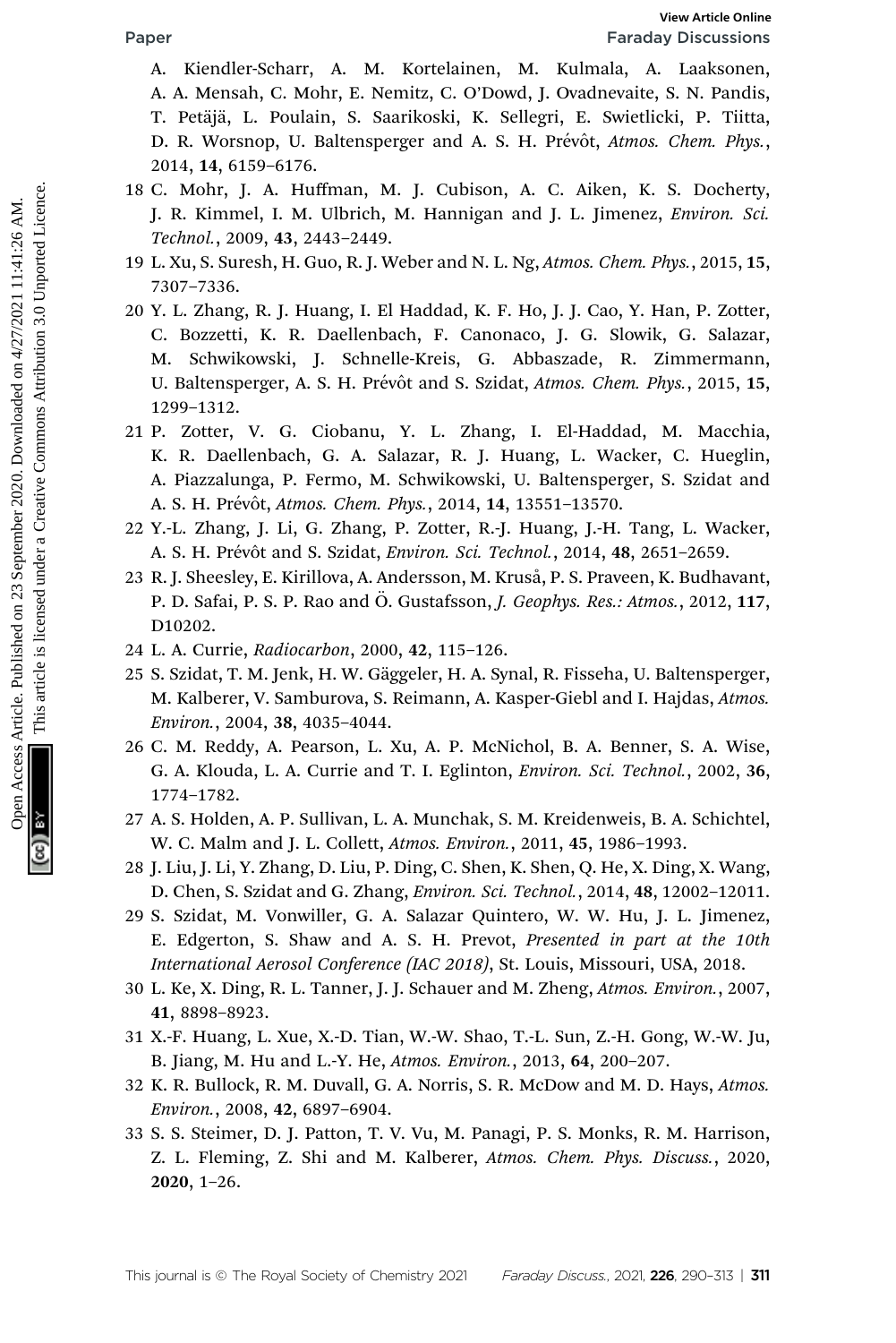- 34 Y. L. Zhang, N. Perron, V. G. Ciobanu, P. Zotter, M. C. Minguillón, L. Wacker, A. S. H. Prévôt, U. Baltensperger and S. Szidat, Atmos. Chem. Phys., 2012, 12, 10841–10856.
- 35 S. Szidat, G. A. Salazar, E. Vogel, M. Battaglia, L. Wacker, H.-A. Synal and A. Türler, Radiocarbon, 2014, 56, 561-566.
- 36 J. Xu, D. Liu, X. Wu, T. V. Vu, Y. Zhang, P. Fu, Y. Sun, W. Xu, D. Ji, R. M. Harrison and Z. Shi, Atmos. Chem. Phys., 2020, under review.
- 37 X. Wu, C. Chen, T. V. Vu, D. Liu, C. Baldo, X. Shen, Q. Zhang, K. Cen, M. Zheng, K. He, Z. Shi and R. M. Harrison, Environ. Pollut., 2020, 266(1), 115078.
- 38 A. Gelencsér, B. May, D. Simpson, A. Sánchez-Ochoa, A. Kasper-Giebl, H. Puxbaum, A. Caseiro, C. Pio and M. Legrand, J. Geophys. Res.: Atmos., 2007, 112, D23S04. Franchay Discussions<br>
Star V. L. Zhang, N. Percon, V. G. Clobanu, P. Zotter, M. C. Minchel, D., L. Wacchel, A. N. N. A. C.<br>
10841-10856.<br>
A. St. Eddin, G. M. Batter, Brad, A. Batter, H.A. Synal and<br>
St. St. Eddin, G. M. D.
	- 39 S. Hou, D. Liu, J. Xu, T. V. Vu, X. Wu, D. Srivastava, P. Fu, Y. Sun, A. Vlachou, V. Moschos, G. Salazar, S. Szidat, A. S. H. Prévôt, Z. Shi and R. M. Harrison, Atmos. Chem. Phys., 2020, under review.
	- 40 P. Paatero and U. Tapper, Environmetrics, 1994, 5, 111–126.
	- 41 D. Srivastava, J. Xu, D. Liu, T. V. Vu, Z. Shi and R. M. Harrison, Atmos. Chem. Phys., 2020.
	- 42 D. Liu, M. Vonwiller, J. Li, J. Liu, S. Szidat, Y. Zhang, C. Tian, Y. Chen, Z. Cheng, G. Zhong, P. Fu and G. Zhang, Aerosol Air Qual. Res., 2020, 20, 2495–2506.
	- 43 Y. Guo, Environ. Sci. Pollut. Res., 2016, 13918–13930.
	- 44 H. Ni, R. J. Huang, J. Cao, W. Liu, T. Zhang, M. Wang, H. A. J. Meijer and U. Dusek, Atmos. Chem. Phys., 2018, 18, 16363–16383.
	- 45 M. Xie, M. D. Hays and A. L. Holder, Sci. Rep., 2017, 7, 7318.
	- 46 E. Reyes-Villegas, T. Bannan, M. Le Breton, A. Mehra, M. Priestley, C. Percival, H. Coe and J. D. Allan, Environ. Sci. Technol., 2018, 52, 5308–5318.
	- 47 D. Srivastava, O. Favez, J. E. Petit, Y. Zhang, U. M. Sofowote, P. K. Hopke, N. Bonnaire, E. Perraudin, V. Gros, E. Villenave and A. Albinet, Sci. Total Environ., 2019, 690, 944–955.
	- 48 D. Hoffmann, A. Tilgner, Y. Iinuma and H. Herrmann, Environ. Sci. Technol., 2010, 44, 694–699.
	- 49 X. Zhao, Q. Hu, X. Wang, X. Ding, Q. He, Z. Zhang, R. Shen, S. Lü, T. Liu, X. Fu and L. Chen, J. Atmos. Chem., 2015, 72, 1–18.
	- 50 Y. Sun, W. Du, P. Fu, Q. Wang, J. Li, X. Ge, Q. Zhang, C. Zhu, L. Ren, W. Xu, J. Zhao, T. Han, D. R. Worsnop and Z. Wang, Atmos. Chem. Phys., 2016, 16, 8309–8329.
	- 51 M. Elser, R. J. Huang, R. Wolf, J. G. Slowik, Q. Wang, F. Canonaco, G. Li, C. Bozzetti, K. R. Daellenbach, Y. Huang, R. Zhang, Z. Li, J. Cao, U. Baltensperger, I. El-Haddad and A. S. H. Prévôt, Atmos. Chem. Phys., 2016, 16, 3207–3225.
	- 52 K. L. Abdullahi, J. M. Delgado-Saborit and R. M. Harrison, Atmos. Environ., 2018, 178, 282–285.
	- 53 J. C. Chow, D. H. Lowenthal, L. W. A. Chen, X. L. Wang and J. G. Watson, Air Qual., Atmos. Health, 2015, 8, 243–263.
	- 54 Y. Sun, Y. He, Y. Kuang, W. Xu, S. Song, N. Ma, J. Tao, P. Cheng, C. Wu, H. Su, Y. Cheng, C. Xie, C. Chen, L. Lei, Y. Qiu, P. Fu, P. Croteau and D. R. Worsnop, Geophys. Res. Lett., 2020, 47, e2019GL086288.
	- 55 J. Xu, S. Song, R. M. Harrison, C. Song, L. Wei, Q. Zhang, Y. Sun, L. Lei, C. Zhang, X. Yao, D. Chen, W. Li, M. Wu, H. Tian, L. Luo, S. Tong, W. Li,